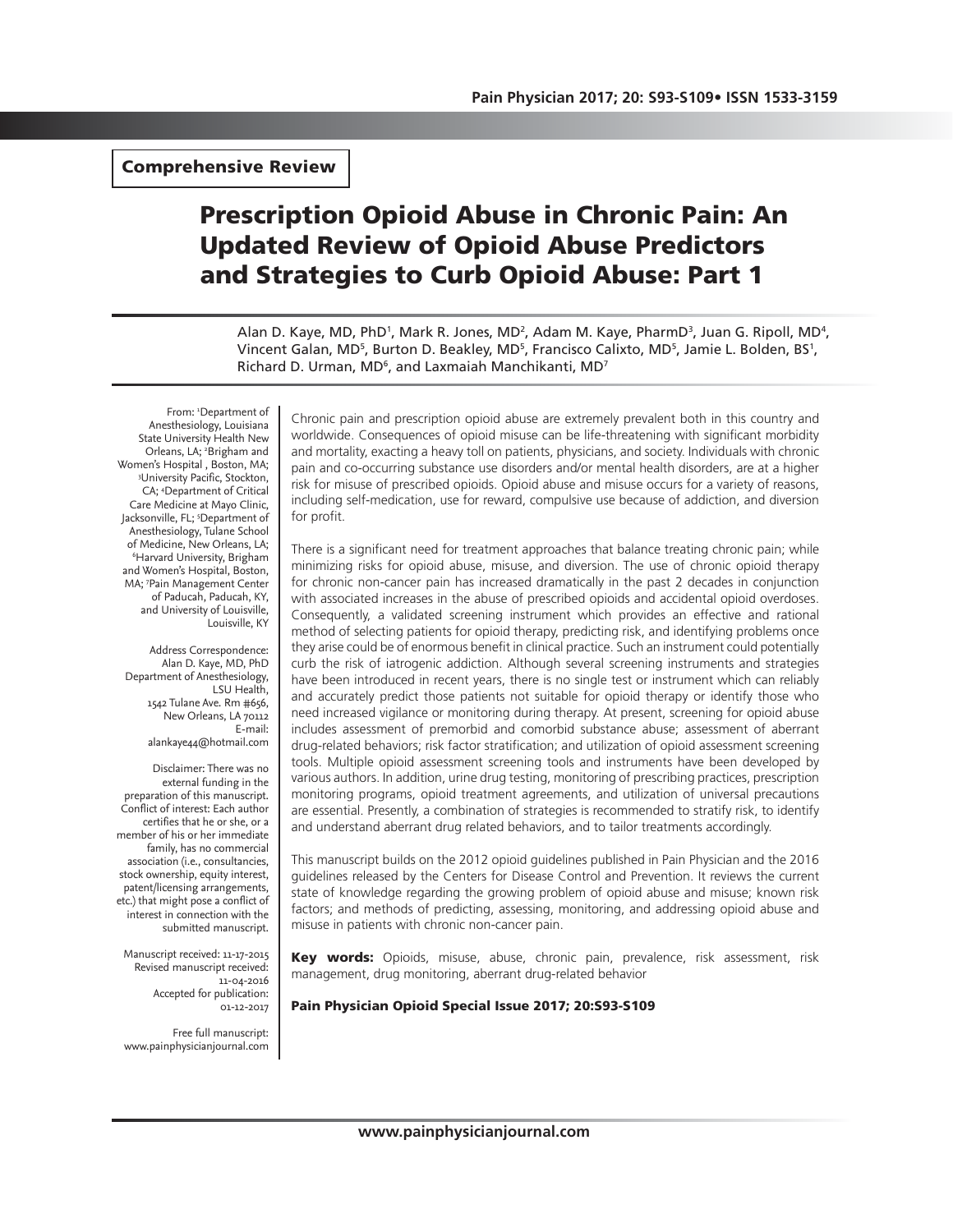**O**pioids produce effects throughout the body, including the brain and spinal cord, resulting in both analgesia and euphoria. The mood altering action of opioids, in addition to the physical dependence and addictive qualities of this class of drugs, can result in abuse (nonmedical use). Opioid abuse and misuse occurs for a variety of reasons, including selfmedication, use for reward, compulsive use because of addiction, and diversion for profit (1-4). Individuals with chronic pain and co-occurring substance use disorders and/or mental health disorders are at higher risk for misuse of prescribed opioids (5-43). In spite of governmental pressures to develop abuse deterrent formulations, the increased usage of opioid analgesics in the treatment of chronic non-cancer pain, as well as the introduction of high-potency, extended-release oral tablet formulations, has increased opportunities for the illicit use of prescription opioids (1-6,8-9,13,17,19- 43). Such use is a major societal problem that has now reached epidemic proportions, even exceeding the use of street narcotics in the United States (1,2,4,44- 60). In April 2011, the White House unveiled a multiagency plan aimed at reducing the "epidemic" of prescription drug abuse in the United States (61). The plan is a collaborative effort involving agencies of the Departments of Justice, Health and Human Services (HHS), Veterans Affairs, Defense, the Food and Drug Administration, and others. According to a recent director of the White House Office of National Drug Control Policy (ONDCP) this plan "provides a national framework for reducing prescription drug abuse and the diversion of prescription drugs for recreational use" (61). Advocacy for prescribing opioids despite the lack of long-term effectiveness, unproven standards, and guidelines with conflicting recommendations contributes to the epidemic of opioid abuse (1,4,11,29,35,37,62-76). In March 2016, The Centers for Disease Control and Prevention (CDC) published their own recommendations for primary care clinicians who prescribe opioids as therapy for "chronic pain outside of active cancer treatment, palliative care and end-of-life care" (7). The CDC's guidelines are focused on primary care physicians who represent the largest group of opioid prescribers in this country and address pertinent issues including when to begin or end opioids in the treatment of chronic pain, dosage, selection, duration, and assessing the risks and harms of opioid use. This updated review extends guidelines last presented in 2012 for clinical pain physicians on what is a complicated and challenging topic.

# **1.0 DEFINITIONS**

The rates of misuse, abuse, and iatrogenic addiction have historically been difficult to estimate in chronic pain treatment with opioid analgesics, due in part to a dearth of universally accepted definitions and criteria for substance use disorder (1,2,4,8-10,30,34,41- 43,61,71,73,77,78). As reported in the ACTTION review, the definitions of misuse, abuse, and related events have often been defined inconsistently, idiosyncratically, or in ways that overlap with other misuse terms (79,80). With the increasing frequency of chronic opioid therapy, a thorough understanding of appropriate terminology is important prior to establishing the prevalence of substance use disorder in this patient population. Until recently, the Diagnostic and Statistical Manual of Mental Disorders, Fourth edition (DSM-IV), classified substance "abuse" and substance "dependence" as separate diagnoses. The individual diagnoses were based on abuse as a mild or early phase, and cemented dependence as the more severe manifestation (81). With "dependence" classified as a normal physiologic response to a substance, individuals were often incorrectly linked to the diagnosis of "addiction" (82,83). Accordingly, the Diagnostic and Statistical Manual of Mental Disorders, Fifth edition (DSM-V), has combined the above 2 diagnoses into the single diagnosis of "substance use disorder" (84). The DSM-V recommends 11 diagnostic criteria for substance use disorder, including tolerance and withdrawal. These criteria remain similar to the DSM-IV with the exception of removing "legal problems" and the addition of "substance craving" (81). The criteria of "tolerance" and "withdrawal" created controversy within chronic opioid therapy, as these symptoms are inevitable consequences of the treatment itself. The DSM-V responded by eliminating these criteria from consideration when diagnosing substance use disorders in patients undergoing appropriate treatment with prescribed medications (e.g., opioids, sedatives, etc.). Therefore, based on these criteria, substance use disorders will be diagnosed on aberrant behaviors displayed by patients. However, unlike the behaviors listed by the DSM-V (e.g., failure to fulfill major role obligations at work, school, or home), aberrancy between pain patients can differ (e.g., doctor shopping, frequent lost prescriptions, repeated request for early prescriptions), leading to diagnostic challenges (82). Furthermore, these aberrant drug-seeking behaviors are not displayed exclusively by illicit drug users, and may in fact manifest as the result of uncon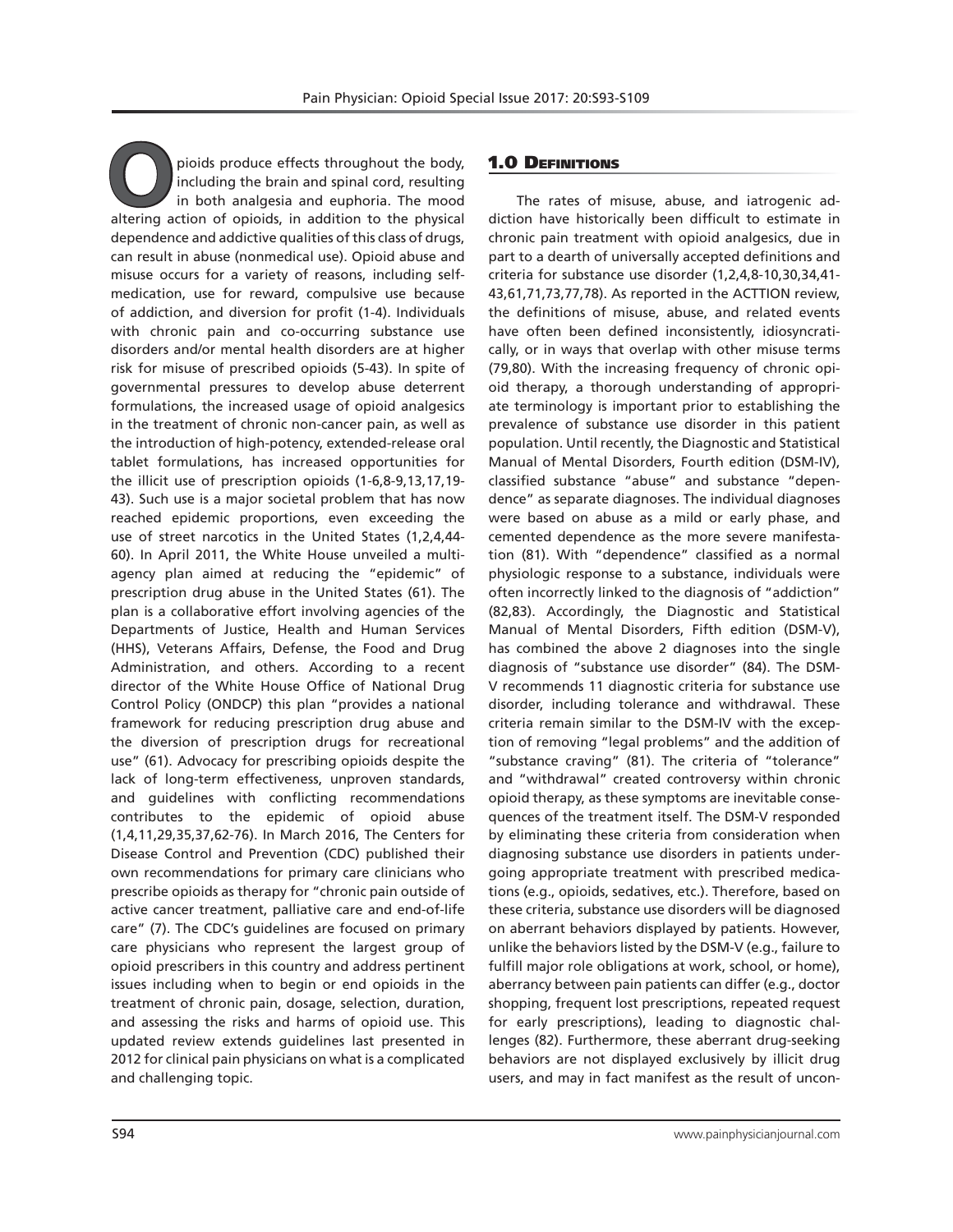trolled pain, anxiety, or fear of withdrawal; such issues continue to complicate the diagnosis and treatment of prescription opioid patients (1-4,9,11-14). Remembering that the current understanding of addiction and drug dependence derives largely from experience with illicit drug users, several hurdles remain if the medical community is to develop adequate concepts, measures, and polices on which we may rely (79).

Healthcare providers continue to struggle over how to best treat chronic pain. Drug tolerance, hyperalgesia, and addiction remain constant concerns. Many medical practitioners, health care systems, regulatory boards, and medical societies are addressing this dilemma (85). Vital to this initiative is the adoption of universally acceptable terminology; streamlined communication among health care providers and regulatory enforcement agencies will undoubtedly improve patient care and reduce health care cost (15-17). Table 1 lists the common definitions of relevant concepts.

#### 2.0 Scope of the Problem

Although nonpharmacologic therapy is preferred, the use of chronic opioid therapy (COT) for chronic

non-cancer pain (CNCP) has increased dramatically in the past 2 decades (1-20,62,67). Simultaneously, there has been a marked increase in the abuse of prescribed opioids and in accidental opioid overdoses (1,18,44- 76,87-97). What led to this crisis? A cultural shift in the prescribing habits of physicians from being opioid phobic to prescribing opioids liberally, spurred by alleged evidence of under-treatment of pain, availability of newer long-acting opioid formulations with good bioavailability, aggressive marketing techniques by drug manufacturers, disregard for the lack of longterm effectiveness, biased guidelines developed by authorities, physician ignorance with respect to the abuse potential of opioids, and promulgation of reassuring implicit messages by well-meaning "pain experts" that abuse, addiction, and diversion were not key issues in the practice of pain medicine, led to an exponential increase in the number of patients who were treated with opioids (1-4,61-76). The problem compounds further with the lack of physician training on key issues such as recognizing drug diversion, addiction, and signs of abuse; recent estimates suggest that only 20% of US physicians have received such training (98). Regardless,

| <b>Concept</b>                 | <b>Definition</b>                                                                                                                                                                                                                                                                                                                                                                             |
|--------------------------------|-----------------------------------------------------------------------------------------------------------------------------------------------------------------------------------------------------------------------------------------------------------------------------------------------------------------------------------------------------------------------------------------------|
| Substance use disorder         | A cluster of cognitive, behavioral and physiological symptoms indicating that an individual continues to use<br>the substance despite significant substance-related problems. A diagnosis based on pathological pattern of<br>behaviors related to use of the substance (86).                                                                                                                 |
| Tolerance                      | A state of adaptation in which markedly increased drug doses are required to achieve desired effect or<br>exposure results in diminution of one or more opioid effects over time (14,15).                                                                                                                                                                                                     |
| Physical Dependence            | A state of adaptation manifested by a drug class specific withdrawal syndrome that can be produced by<br>abrupt cessation, rapid dose reduction, decreasing blood level of the drug, and/or administration of an<br>antagonist (15).                                                                                                                                                          |
| Addiction                      | A primary, chronic, neurobiologic disease with genetic, psychosocial, and environmental factors influencing<br>its development and manifestations. It is characterized by behaviors that include one or more of the following:<br>impaired control over drug use, compulsive use, continued use despite harm, and craving (15). This term is<br>no longer applied as a diagnostic term (86).  |
| Aberrant drug-related behavior | A behavior outside the boundaries of the agreed-on treatment plan, which is established as early as possible<br>in the doctor-patient relationship (16).                                                                                                                                                                                                                                      |
| Misuse                         | Use of a medication for nonmedical use, or for reasons other than prescribed (DSM IV TR 2000). Misuse can<br>be willful or unintentional use of a substance in a manner not consistent with legal or medical guidelines,<br>such as altering dosing or sharing medicines, which has harmful or potentially harmful consequences. It does<br>not refer to use for mind altering purposes (17). |
| Abuse                          | Misuse with consequences (DSM IV TR 2000). The use of a substance to modify or control mood or state of<br>mind in a manner that is illegal or harmful to oneself or others. Potentially harmful consequences include<br>accidents or injuries, blackouts, legal problems, and sexual behavior that increases the risk of human<br>immunodeficiency virus infection (17).                     |
| Diversion                      | The intentional transfer of a controlled substance from legitimate distribution and dispensing channels into<br>illegal channels or obtaining a controlled substance by an illegal method (17).                                                                                                                                                                                               |
| Withdrawal                     | A syndrome occurring when blood or tissue concentrations of a substance decline who had maintained<br>prolonged heavy use resulting in withdrawal symptoms that vary greatly across the classes or substances (86).                                                                                                                                                                           |

Table 1. *Common definitions of relevant concepts.*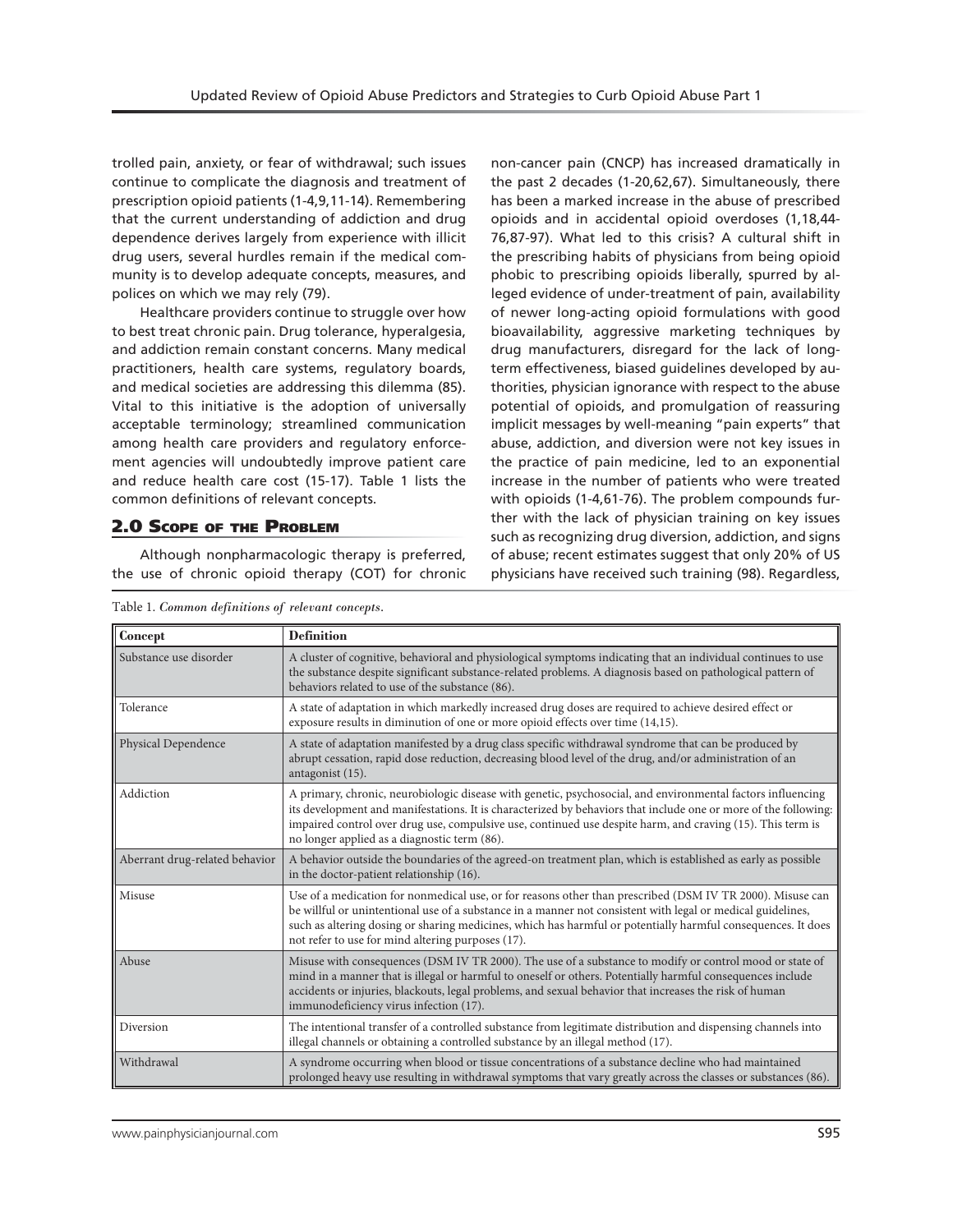as opioid use escalated, so did opioid misuse and its adverse consequences. And today, despite growing acknowledgement of the extent of this issue, widespread geographical variation in opioid prescribing (more so than for other types of medications) reflects continued weak consensus regarding the appropriate use of opioids (99).

# 2.1 Prevalence

Opioid abuse and dependence among patients on prescription opioids in the United States may be higher than expected (1,2). A review of major epidemiologic databases shows that the prevalence of opioid abuse climbed sharply through the 1990s and the early part of the previous decade. In 2009, there were 7.0 million, 2.8% of persons aged 12 or older, who used prescription-type psychotherapeutic drugs nonmedically in the past month. In 2010, 12.2 million people used a pain reliever nonmedically for the first time, and from 2002- 2011 an estimated 25 million people initiated nonmedical use of pain relievers (100,101). These estimates were higher than in 2008 (6.2 million or 2.5%), but similar to estimates in 2007 (6.9 million or 2.8%) (1-4,89,102,103). The number of prescriptions for CNCP also increased markedly in this decade and will continue to increase as the baby boom generation ages further; the intersection of these 2 public health problems is a serious concern (19,98). The true incidence of addiction in opioid-treated chronic pain patients in the United States is unknown and may be higher than expected. A large US health care system reported the rate of opioid abuse to be as high as 26% among outpatients on long-term opioid therapy (90). Another study estimated possible misuse at 24% of COT recipients in the commercially insured sample and 20% in the Medicaid sample (20,21). Another study describes dependence and addiction developing in up to one-third of patients on COT (104). A proactive surveillance program to monitor and characterize abuse, called the Research Abuse, Diversion and Addiction Related Surveillance (RADARS) System, discovered that prescription drug abuse is heavily localized in rural, suburban, and small urban areas and that hydrocodone and extended and immediate release oxycodone are by far the most widely abused drugs in the country (105). Spiller et al (22) studied trends among social, geographic, and demographic factors and abuse of select scheduled drugs and found strong positive trends among the poverty rate, the unemployment rate, and prescription opioid drug abuse rate. Rates of prescription opioid drug abuse increased as the poverty rate

and the unemployment rate increased consistently over the 4 years of the study and was strongly influenced by hydrocodone and methadone abuse rates. The high school graduation rate trend over 4 years was also strongly influenced by the hydrocodone and methadone abuse rate (22). There were no temporal trends in the abuse and misuse of prescription drugs associated with weekends versus weekdays over the 5 year period 2003 through 2007 (23).

# 2.2 Age and Gender Differences

Results from the 2007 National Survey on Drug Use and Health (NSDUH) reported increases in the numbers using prescription opioids between 2002 and 2007 from 4.1% to 4.6% in young adults aged 18-25, and from 1.3% to 1.6% for adults aged 26 years and older (25). There are important sex differences in prescription opioid abuse. Significantly more men than women had lifetime (15.9% vs. 11.2%) and past-year (5.9% vs. 4.2%; *P* < 0.0001) use in the NSDUH study. Men are more likely than women to obtain prescription opioids for free from family or friends, and are more likely to purchase them from a dealer. Polysubstance use and treatment underutilization are common among both men and women; however, significantly fewer women than men receive alcohol or drug abuse treatment (*P* = 0.001) (26). The section on opioids from a 2013 study on the misuse of all prescription drugs largely mirrors the above characteristics of opioid abuse (106).

# 2.3 Drugs of Abuse

Abuse of all prescription opioids has grown since the inception of RADARS (105); nevertheless, hydrocodone and oxycodone (both extended and immediate release) are the drugs of choice in 75% of patients, whereas potent μ-opioid agonists (fentanyl, hydromorphone, and morphine) with the greatest predicted abuse potential are very rarely chosen (< 5% each) (92). Among street drug users, methadone is used (71.9%) and sold (64.7%) at a higher level than OxyContin, Vicodin, and Percocet (91). Oral administration is heavily preferred versus nonoral administration (e.g., snorting, injecting), with 72-97% of opioid abusers preferring oral administration (107). It is estimated that Americans consume 80% of the global opioid supply, 99% of the global hydrocodone supply, and two-thirds of the world's illegal drugs (1,2,61). Approximately 20% of Americans report using prescription opioids for nonmedical use. Retail sales of commonly used opioid medications in 2007 showed an overall increase of 149% with increases ranging from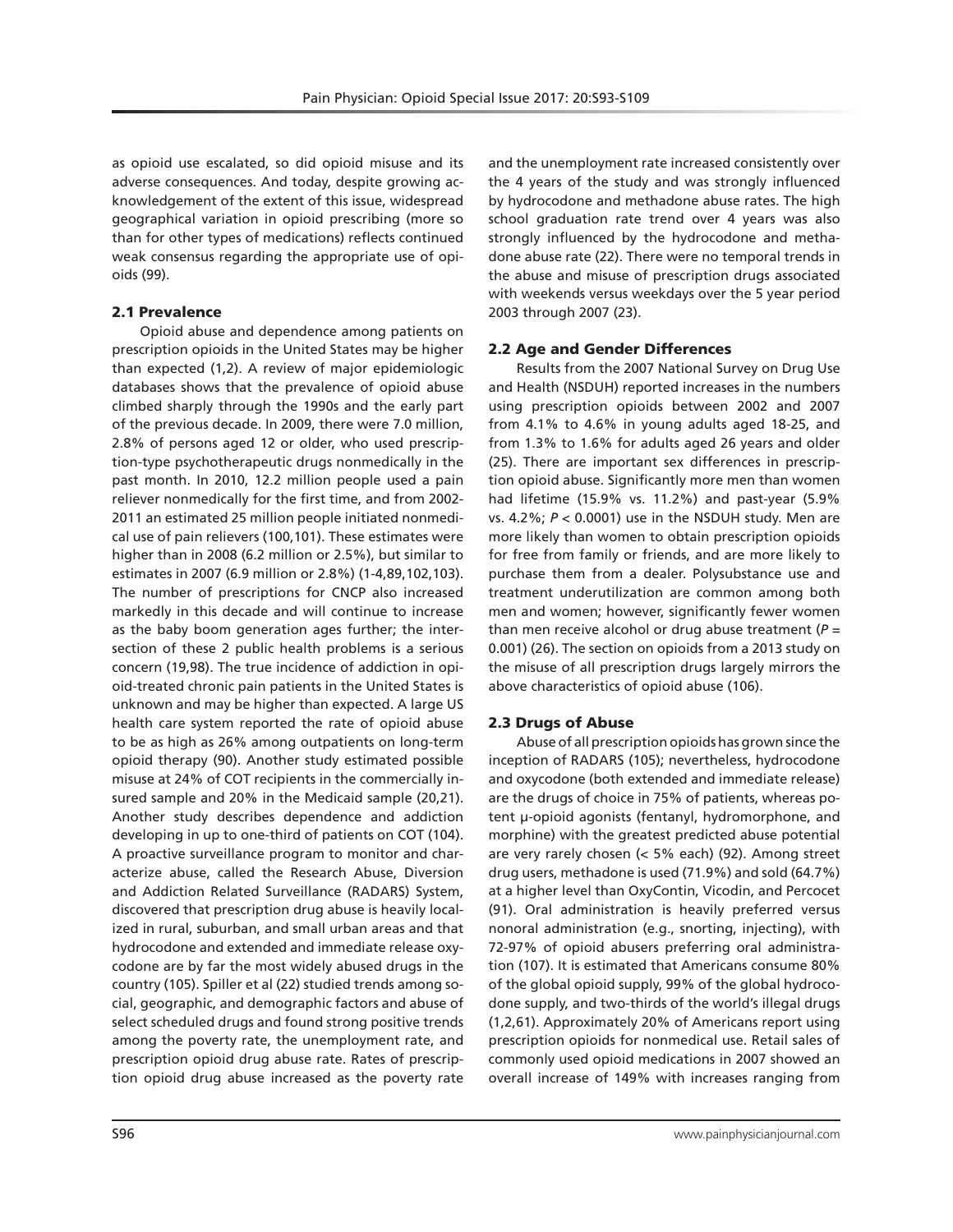222% for morphine to 1,293% for methadone (1,2,61). Sales of oxycodone alone increased from \$48 million in 1996 to \$1.1 billion in 2000, and by 2010 sales of all prescription opioids had increased to more than 4 times their 1999 levels (99,108).

## 2.4 Costs of Opioid Abuse

The mean annual direct health care costs for patients who abuse opioids is 8.7 times higher than nonabusers (93). Patients on Medicaid who have opioid abuse/dependence had more comorbidities and higher medical costs in 2002-2003 than Medicaid control patients (94). Compared to nonabusers, opioid abusers are more likely to utilize medical services such as the emergency department (ED) (4 times more likely), physician or mental health outpatient facilities (11 times more likely), and inpatient hospital stays (12 times more likely) (100). The proportion of patients with one or more ED visit in a 12-month period ranged from 17.4-80.8% (100). The mean per capita annual direct health care costs for commercially insured beneficiaries in the United States from 1998 to 2012 was nearly \$21,000 for abusers of prescription and nonprescription opioids compared with approximately \$1,800 for nonabusers with at least one prescription insurance claim; the total cost of prescription opioid abuse in 2007 was estimated at \$55.7 billion, including workplace, health care, and criminal justice expenditures (89,100). Opioid misuse and dependence affects attendance and productivity at work. The NSDUH found that patients who abuse opioids miss more than 2.2 days of work monthly, compared with the 0.83 days per month reported for the average person (93). Opioid overdose results in 830,652 years of potential life lost before the age of 65, which is comparable to the years of potential life lost from motor vehicle accidents (100). Taking into account the medical, economic, social, and criminal effects of this abuse, the annual cost is nearly half a trillion dollars (95).

#### 2.5 Fatality

The rates of fatal overdose increased concomitant with an increase in the number of patients on longterm opioid therapy. Patients who receive higher doses of prescribed opioids are at increased risk for overdose. Dowell et al (7) suggests physicians remember when prescribing opioids to patients for acute or chronic pain, they should be cautious, and prescribe the lowest effective dosage in the form of immediate release tablets as long as benefits outweigh risks. In this regard, the CDC guidelines have recommended prescribing three days of

acute care opioids, based on unknown data. Acute and chronic pain states have varied definitions. Acute pain is expected to be of limited duration, whereas chronic pain manifests as a complicated interaction of variables inclusive of genetic disposition, diagnostic, and physiologic components. It is incumbent of the physician to understand the difference, and apply judgement based on expectations of treatment. As an example, an acute fractured femur is unlikely to be satisfactorily treated with three days of opioids. Treatment of acute pain may lead to to long-term opioid therapy.

This can be avoided by again, prescribing the lowest effective dosage in the form of immediate release tablets, but also by prescribing 3 to 7 (rare) days' worth of medication (7). In a study of 9,940 adults receiving long-term opioid therapy for CNCP, those who received 100 mg/d or more of morphine equivalent had an 8.9 fold increase in overdose risk (95% confidence interval [CI] 4.0-19.7) (18). Moreover, prescription opioid misuse is associated with high and increasing mortality; 107 deaths were associated with licit or illicit fentanyl use in Massachusetts from September 2005 to November 2006. Deaths due to illicit fentanyl use were more common in younger people, with higher fentanyl blood concentrations, and more frequent cocaine co-intoxication (65%) (102). The incidence of opioid-associated fatalities in New York City (NYC) has been especially scrutinized. From 1990 through 2006, the mortality rate from opioid overdose increased seven-fold, while the rate of overdose from all drugs increased only 27% (109). Furthermore, of the 1,286 chemical intoxication fatalities in NYC from 2011- 2013, 42.5% were associated with prescription opioids (110). Only 36.7% of the 547 decedents possessed a valid opioid prescription. Similar trends in opioid overdose-related deaths are seen nationwide, with 5,528 of the total 15,125 drug overdose deaths in 2002 (37%) to 14,800 of the 36,450 drug overdose deaths in 2008 (41%) (100,111). A report from the CDC reported a rise in prescription opioid-related deaths of 68% from 1999 throught 2004 (48), and similar increases have been reported by others (47-59,96,97,102,103).

## 2.6 Malpractice Claims

Malpractice claims that arise from chronic pain management have increased in number and in severity over recent years, along with an increasing prevalence of drug use and interventional techniques (1,2,9,37,44,45,47,61,66-68,105,112-131). Malpractice claims for pain medicine increased from 3% of 2,966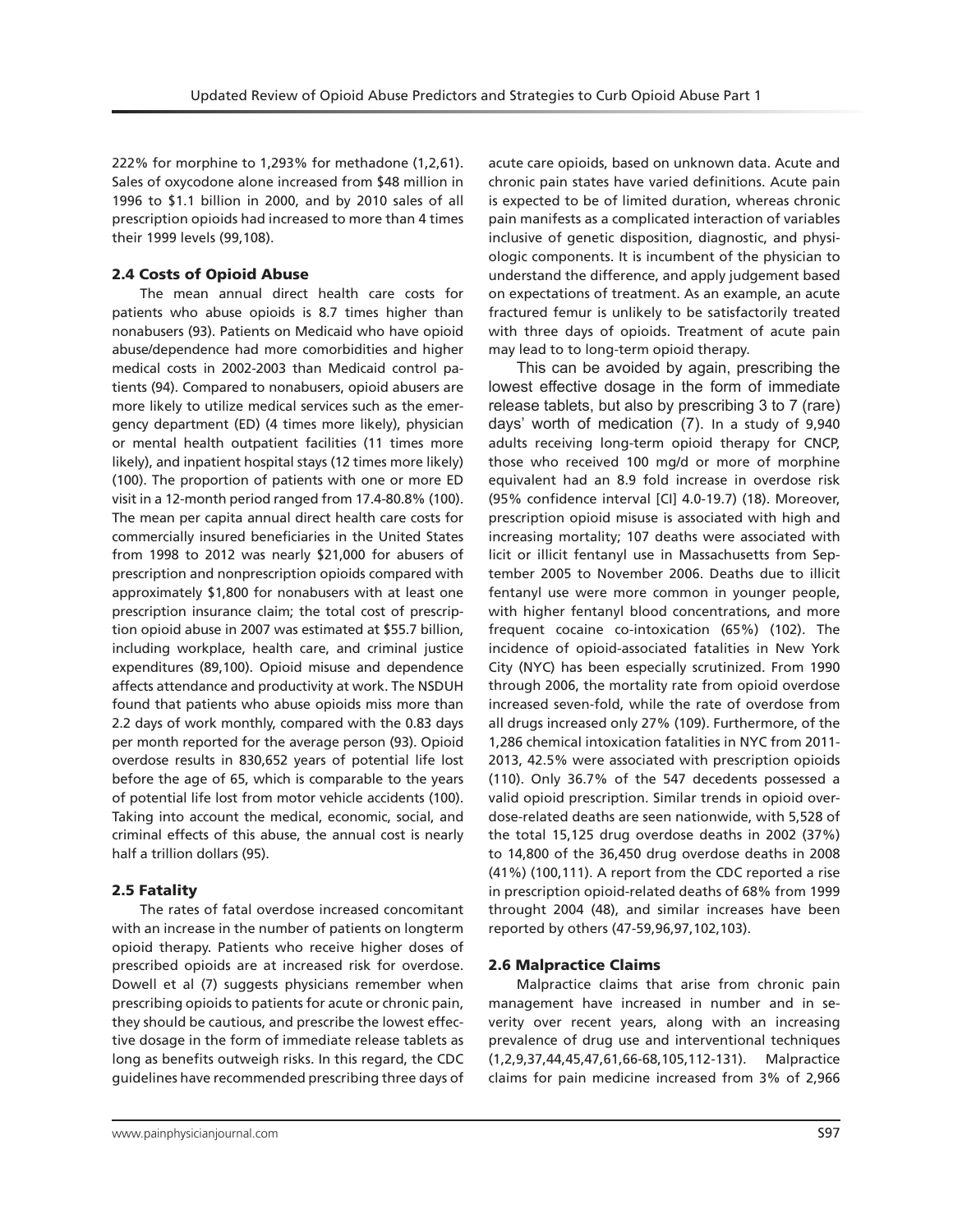total malpractice claims in the Anesthesia Closed Claims Project database in 1980-1989 to 18% of 2,743 anesthesia claims in 2000-2012, and more often included severe outcomes such as death and permanent injury (132). The American Society of Anesthesiologists (ASA) Closed Claims Database (2005 through 2008), review revealed that 17% of 295 CNCP claims were related to medication management problems, and the majority of these claims involved patients with a history of risk behaviors associated with medication misuse (121). Most claims (82%) involved patients who did not cooperate in their care (69%) or who had inappropriate medication management by physicians (59%). Death was the most common outcome in medication management claims; factors associated with death included longacting opioids, additional psychoactive medications, and 3 or more factors commonly associated with medication misuse; addiction from prescribed opioids was suspected in 24% of the deaths (67).

#### 2.7 Drug Diversion

Data from national surveys suggest that the increase in the prevalence of prescription opioid abuse is not simply due to opioid abuse by the patients prescribed opioids for pain, but is indicative of a much broader problem of lack of control over what are now large quantities of prescription opioids in the community (19). A 2007 national survey showed that casual or careless diversion is a major problem; 56.5% of the nonmedical use of prescription opioids came from a friend or relative, (25) and diversion was a factor in over 50% of overdose fatalities (47). The primary sources of prescription drugs on the street are the elderly, patients with pain, and doctor shoppers, as well as pill brokers and dealers who work with all of the former. The popularity of prescription drugs in the street market is rooted in the abusers' perceptions of these drugs as less stigmatizing, less dangerous, and less subject to legal consequences than illicit drugs. For many, the abuse of prescription opioids also appears to serve as a gateway to heroin use (46). Some areas of the country have experienced encouraging results in the effort to curb prescription opioid diversion (101). Florida experienced a substantial decrease in the diversion of prescription analgesics, in particular oxycodone, after the implementation of regulatory measures in 2010 and 2011.

#### 2.8 Disability Escalation

Opioid therapy has not been illustrated to reduce functional disability or improve functional ability (1-8,36,37,70). In contrast, opioid therapy has been described to increase disability and cost of care. More importantly, opioid use has been associated with subsequent surgery and continued or late opioid use (1,4,69,122-128). Vogt et al (124) reported an association between opioid prescribing and an increase in overall health care costs for low back pain, implying higher levels of utilization. Similarly, Mahmud et al (125) found an association between opioid use for more than a week for acute low back pain and disability duration in a workers' compensation cohort. A 2014 study of 9,291 patients reported that prescription opioid users, on average, missed 13.3 more days of work because of disability or medical absenteeism annually versus non-users (133). Webster et al (122) showed that patients receiving more than a 450 mg equivalent of morphine over a period of several months were, on average, disabled 69 days longer than those who received no early opioids, had a 3-times increased risk for surgery, and had a 6-times greater risk of receiving late opioids. Fillingim et al (126) indicated that opioid use was associated with greater self-reported disability and poorer function. Sites et al (134) echoed these findings in a 2014 report that described no appreciable changes among opioid users in self-reported physical health status; physical limitations; home, work, or school limitations; social limitations; physical activity, or any limitations.

Franklin et al (127) studied early opioid prescription and subsequent disability among 18,443 workers with lost work time work-claims. Nearly 14% of the sample received work disability compensation at one year, more than one-third of the workers received an opioid prescription within 6 weeks and 50.7% of these received a prescription at the first medical visit. Rhee et al (128) showed in a sample of 13,760 patients with low back pain due to mechanical causes that 45% of them used opioids. Patients with low back pain taking opioids had significantly higher rates of comorbid conditions than patients with low back pain who did not use opioids; the comorbid conditions included hypertension, arthritis, depression, anxiety, and cancer.

Emergency department visits were also higher for patients taking opioids along with health care costs, which were approximately 3-times higher in patients taking opioids compared to those not taking them. An epidemiological study from Denmark (69), where opioids are prescribed liberally for chronic pain, demonstrated worse pain, higher health care utilization, and lower activity levels in patients treated with opioids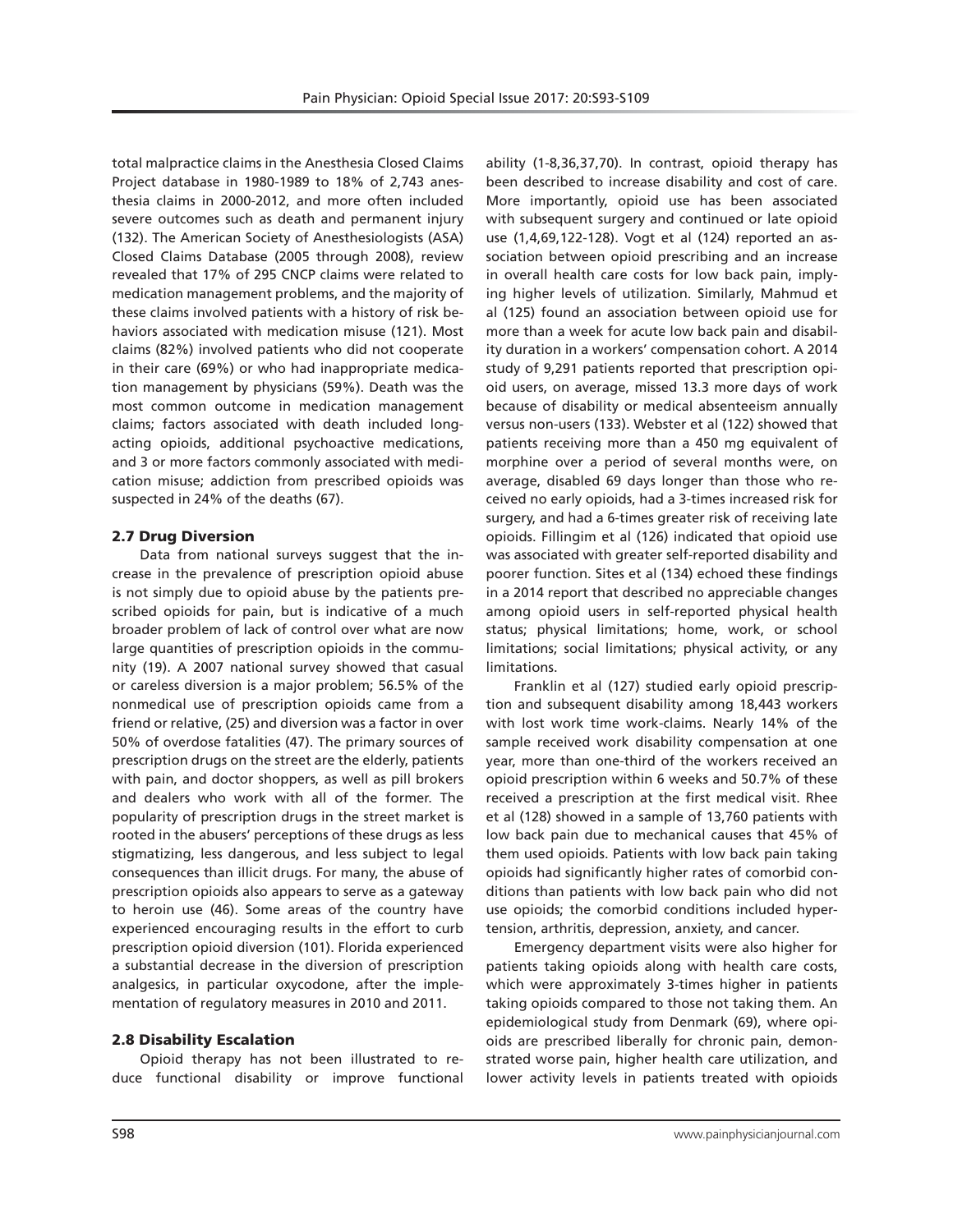compared to a matched cohort of patients with chronic pain who did not use opioids, suggesting that when opioids are prescribed liberally, even if some patients benefit, the overall population does not.

# 3.0 Risk Factors for Opioid Abuse and **MISUSE**

The burgeoning rate of prescription opioid misuse, abuse, addiction, and opioid-related overdose deaths has gained substantial professional and national media attention. However, an accurate assessment of the prevalence of misuse, abuse, and addiction in the pain population has been challenging due to inconsistent definitions among studies (135). In order to address the problem, the most important step is to identify patients who are most "at-risk" for developing prescription drug abuse. Several risk factors have been described, and include sociodemographic factors, pain and drugrelated factors, genetics and environment, psychosocial and family history, psychopathology, and alcohol and substance use disorders (129). However, none of these factors alone will increase the risk of drug abuse in a given individual. It is suggested that the risk of prescription drug abuse is greatest when risk factors in 3 categories, (i.e., psychosocial factors, drug related factors, and genetic factors) occur in the same individual. In the absence of psychosocial comorbidities and genetic predisposition, patients with pain on stable doses of opioids in a controlled setting are unlikely to abuse opioids or develop addiction. On the other hand, patients with a personal or family history of substance abuse, and psychosocial comorbidity, are at increased risk, especially if treatment with opioids is not carefully structured and monitored (13). In a study of primary care patients with high levels of pain disability, unemployment, and psychosocial stressors, prescription drug use disorder was concentrated among those with a family history of substance use disorder, those who have spent time in jail, are current cigarette smokers, are white male, and those with pain-related functional limitations and posttraumatic stress disorder (PTSD). The vast majority had co-occurring substance use disorder (129).

## 3.1 Demographic Factors

Studies have reported a significant association of young, white men with prescription drug abuse (90,129-131). A strong inverse relationship between age and a diagnosis of opioid abuse/dependence is reported; those with prescription drug use disorder are more likely to be young. In fact, abuse and misuse be-

haviors are negatively associated with older age (136). McCabe et al (137) examined the motives for medical misuse of prescription opioids among adolescents and assessed differences in motives by demographic characteristics, substance abuse, and diversion behaviors. A survey was conducted from 2011 to 2012 on 2,964 adolescents (51% female). Thirteen-percent reported past-year medical use of prescription opioids and the most prevalent motives for medical misuse were "to relieve pain" (84.2%) and "to get high" (35.1%). The results indicated that the majority of medical misuse is associated with pain relief and that novel strategies could be developed to reduce opioid medication misuse among adolescents (137).

Although substance abuse is rarely associated with individuals nearing or at retirement age (138,139), there is an increasing need to understand the nature and extent of drug use among older adult populations. Raebel et al (140) studied chronic opioid use the year after bariatric surgery among patients who did not use opioids chronically before surgery and concluded that older age (odds ratio [OR], 0.84 [95%CI, 0.73-0.97] each decade) was associated with decreased likelihood of chronic opioid use after surgery. Levi-Minzi et al (141) evaluated the motivations for use and diversion of opioids among elderly prescription opioid misusers. Their findings suggest that this group of elderly patients often misuse their own prescriptions for pain management, highlighting the need to educate prescribing professionals on appropriate pain management for older adults while still being sensitive to issues of substance abuse and dependence.

Women are at greater risk of misusing opioids because of emotional issues and affective distress, whereas men tend to misuse opioids because of legal and problematic behavioral issues (142). For both women and men, illicit drug use is associated with the nonmedical use of prescription opioids. Certain factors are, however, gender-specific. For instance, nonmedical use of prescription opioids among men but not women, was associated with past-year inhalant use in one survey; in the case of women who first used illicit drugs at 24 years or older, serious mental illness, and cigarette smoking were associated with the nonmedical use of prescription opioids (131).

The association of white men with prescription opioid abuse has been documented in clinical and population studies (129,143,144). Whites are prescribed more opioid analgesics in emergency departments and primary care practices, perhaps reflecting a cultural bias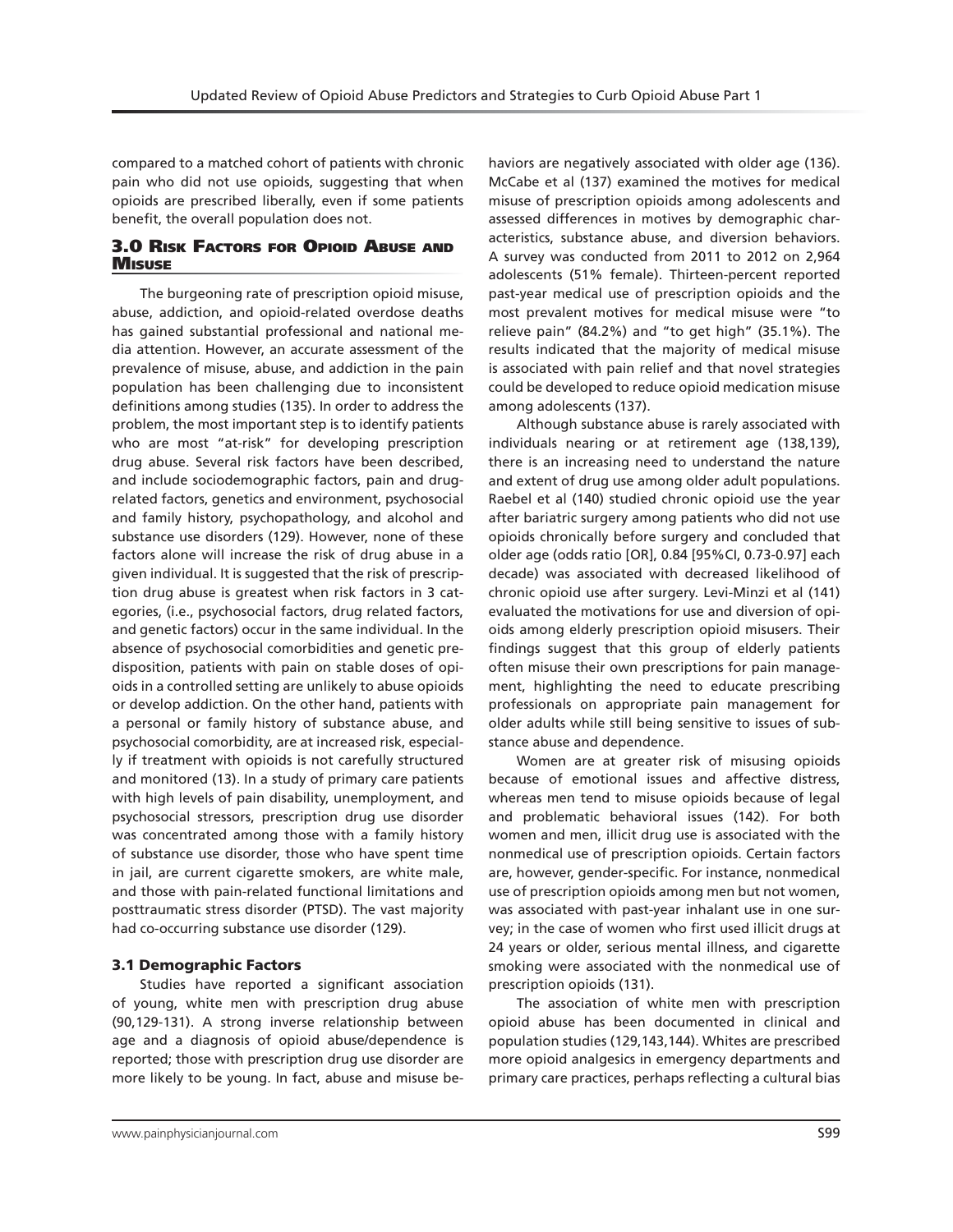by patients and physicians toward use of prescription opioids (145,146).

## 3.2 Pain Severity and Interference

Patients classified at high-risk for opioid misuse report more subjective pain, multiple pain complaints, and a greater degree of pain-related limitations (129,147,148). Low pain tolerance in patients with active and past addictions has been reported previously (149,150). It is not known if the low pain threshold increases risk for addiction or addiction itself lowers pain thresholds. Irrespective of the reason, treating pain is challenging in these patients.

Martel et al (151) recently studied self-reports of medication side effects and pain-related activity interference in patients with chronic pain. A total of 111 patients with chronic musculoskeletal pain were asked to provide, once a month for a period of 6 months, self-reports of medication use and the presence of any perceived side effects (e.g., nausea, dizziness, headaches) associated with their medications. At each of these time points, patients were also asked to provide self-reports of pain intensity, negative affect, and painrelated activity interference. Importantly, multilevel models revealed that perceived medication side effects were associated with heightened pain-related activity interference. As a result, this study provides preliminary evidence that reports of medication side effects are associated with heightened pain-related activity interference in patients with chronic pain.

A high rate of disabling chronic pain has previously been reported among prescription opioid decedents (10). Lanier et al (111) conducted a case-control study to better understand the risk factors of prescription opioid death in Utah from 2000 through 2009. Having chronic pain was reported by 81.3% of the decedents overall. Among decedents who reportedly had used their own prescription pain medication during the previous year, the prevalence of chronic pain (93.6%) was 3-times that of the comparison group (31.6%) (exposure prevalence ratio: 3.0; 95% CI, 2.7–3.3) suggesting that misuse, abuse, and dependence opioid prevention efforts might best be focused on those patients suffering from chronic pain.

## 3.3 Psychosocial Factors

Prior studies indicate that individuals who are younger; unmarried; unemployed; have a lower education level; have poor/fair health; and use tobacco, alcohol, and illicit drugs are more likely to engage in

nonmedical use of prescription drugs (NMUPD) and abuse or depend on prescription drugs (ADPD). However, gender, race, and ethnicity show a mixed association with NMUPD and ADPD (152-159). Nonmodifiable factors such as young age, back pain, multiple pain complaints, and substance abuse disorders identify patients at high risk for misuse. Toblin et al (10) determined that a combination of 4 variables (i.e., age, depression, psychotropic medications, and pain impairment) predicted an increased risk for current opioid dependence, compared to individuals without these factors ( $OR = 8.01$ ,  $P < 0.001$ ).

Multiple studies have indicated that health insurance has been found to be negatively associated with NMUPD (131,152,153,155). A recent study by Bali et al (106) demonstrated that Hispanics with private health insurance were more likely to engage in NMUPD when compared with uninsured Hispanic individuals, demonstrating that there is a higher likelihood of NMUPD among Hispanics despite private health insurance due to acculturation challenges and to lower education. Similarly, individuals with lower family incomes (< \$20,000) are more likely to have lower education and consequently poor knowledge about the harms of NMUPD (160). This indicates that efforts aimed at reducing NMUPD and ADPD should involve both public health efforts such as increasing awareness and policy changes such as providing health coverage.

Katz et al (161) demonstrated in a populationbased national sample that several chronic physical conditions (i.e., arteriosclerosis or hypertension, cardiovascular disease, arthritis, and any assessed medical condition) were associated with the onset of opioid abuse/dependence even after controlling for sociodemographic factors and Axis I and II mental disorders, emphasizing the need for careful screening practices when prescribing opioids. Similarly, tobacco use was associated with a higher risk of NMUPD or ADPD as demonstrated by multiple studies (144,153,159). Thus, physicians and treatment providers need to be careful while prescribing prescription drugs with high abuse potential to individuals with a past history of substance abuse and also need to monitor the individuals' drug use closely (144,153,159)

## 3.4 Comorbid Psychopathology

The association between nonmedical use of prescription drugs or abuse/dependence and mental disorders has been well documented in the literature. Past research has demonstrated that having either an Axis I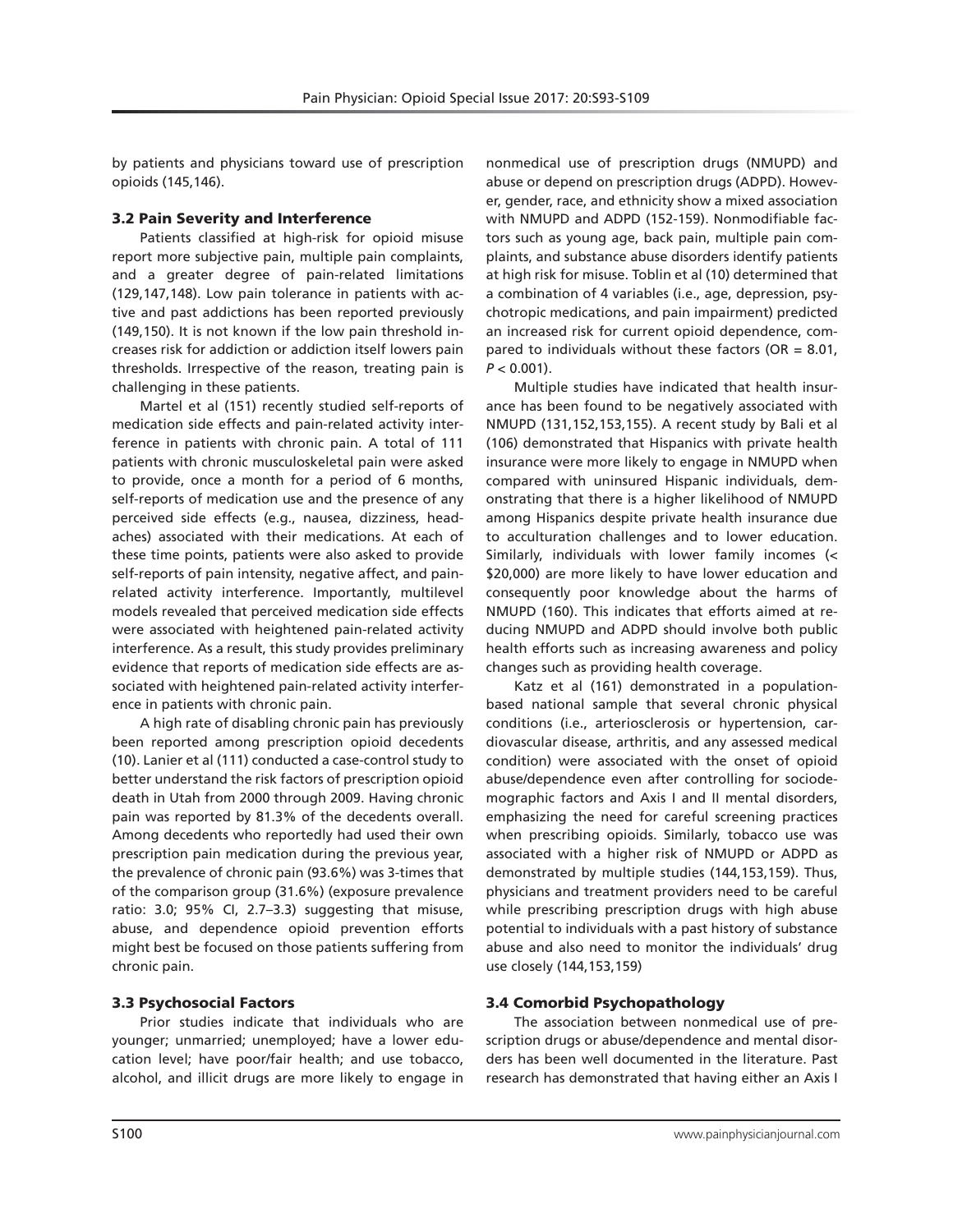or Axis II mental disorder is associated with an increased likelihood of NMUPD and abuse/dependence disorder (143,152,162-166).

A history of mood disorder, psychological problems, and psychosocial stressors increase the risk for prescription opioid misuse. A consistent association between psychiatric morbidity and prescription opioid misuse in chronic pain patients has been reported in multiple studies (21,167,168). Chronic pain patients with high psychiatric morbidity tend to be significantly younger, have been taking opioids longer, have significantly higher Screener and Opioid Assessment for Patients with Pain (SOAPP) and Current Opioid Misuse Measure (COMM) scores (*P* < 0.001), a greater frequency of abnormal urine toxicology screens, and significantly higher scores on the drug misuse index (DMI) (*P* < 0.001) (167).

Panic, social phobia and agoraphobia, low self-rated health status, and other substance misuse should alert clinicians to screen for abuse and dependence (152). Depression and anxiety disorders partially account for higher rates of abuse reported in patients taking opioid analgesics compared with those not taking prescribed opioids. It is suggested that mental disorders lead to substance abuse among prescription opioid users more often than the prescription opioids themselves, prompting substance abuse iatrogenically (169).

Mackesy-Amiti et al (170) conducted a recent study on 570 young intravenous drug users who primarily used heroin in order to evaluate the associations of psychiatric disorders with opioid prescription misuse, abuse, and dependence. Their results suggested that past-year prescribed opioids misuse was significantly associated with antisocial personality disorder, past year substance-induced major depression, and prior PTSD. In addition, among male opioid users, PTSD was a significant predictor of opioid abuse and dependence.

Substance abuse among those with schizophrenia is common and is associated with poor clinical outcomes. A significant number of patients with schizophrenia abuse drugs and alcohol and have higher rates of drug dependence than in the general population (171,172). Drug dependence and schizophrenia share common characteristics, including changes in cognition, emotion, motivation and stress reactivity. Thus, common neural pathways between drug dependence and schizophrenia were suggested due to the high comorbidity that exists between these 2 disorders (173). However, despite compelling evidence of the growth in opioid misuse and the potential relationship with mental illness, patients with

mental disorders and/or substance abuse are routinely excluded from randomized trials, making it impossible to better understand these phenomena (174).

#### 3.5 Substance Use Disorders

The most consistent variable that has been associated with prescription opioid misuse is a history of substance use disorders (SUD) (175). Patients with chronic pain have high rates of comorbid SUDs. Up to one-third of patients with chronic pain seen in primary care, and 8–35% in specialty pain clinics, have a current SUD (73). These rates of comorbid SUD are consistently higher than the rate of SUDs observed in the general population (163). Patients receiving treatment for SUDs also concomitantly report high rates of chronic pain (176,177). Given the high rates of comorbidity between chronic pain and SUD, and frequent use of prescription opioids to treat chronic pain in this population, Morasco et al (178) recently evaluated the risk factors for prescription opioid misuse among the subgroup of patients with SUD histories. Interestingly, those patients with higher risk for prescription opioid misuse reported more pain and impairment, symptoms of depression, and were more likely to have current SUD, relative to patients with lower risk for prescription opioid misuse.

A detailed substance abuse history and in-depth evaluations are needed to identify the patient with pain who is at risk for abuse and/or diversion of prescribed opioids. A personal history of illicit drug and alcohol abuse (175) and cannabis use (179) strongly predict risk of opioid abuse. The prevalence of cannabis use in patients prescribed COT ranged from 6.2% to 39%, compared with 5.8% in the general population (179). The use of prescription opioids to get high most likely represents the end stage on a continuum of substance abuse, beginning at a very early age. In a survey by Cicero et al (180), the first exposure to an opioid in 79% of males and 85% of females was a legitimate prescription for pain, which subsequently led 60-70% to misuse to get high. The age of first alcohol use, getting drunk, smoking, use of marijuana, stimulants and other nonopioid prescription or illicit drugs occurred very early (13-19 years old) in prescription opioid misusers/abusers, whose first use of opioids did not occur, on average, until age 22. In addition to substance abuse, hepatitis A, B, or C, and poisonings are highly associated with a diagnosis for opioid abuse or dependence (21,94).

Mateu-Gelabert et al (181) conducted a qualitative study to explore the drug use and sexual experiences of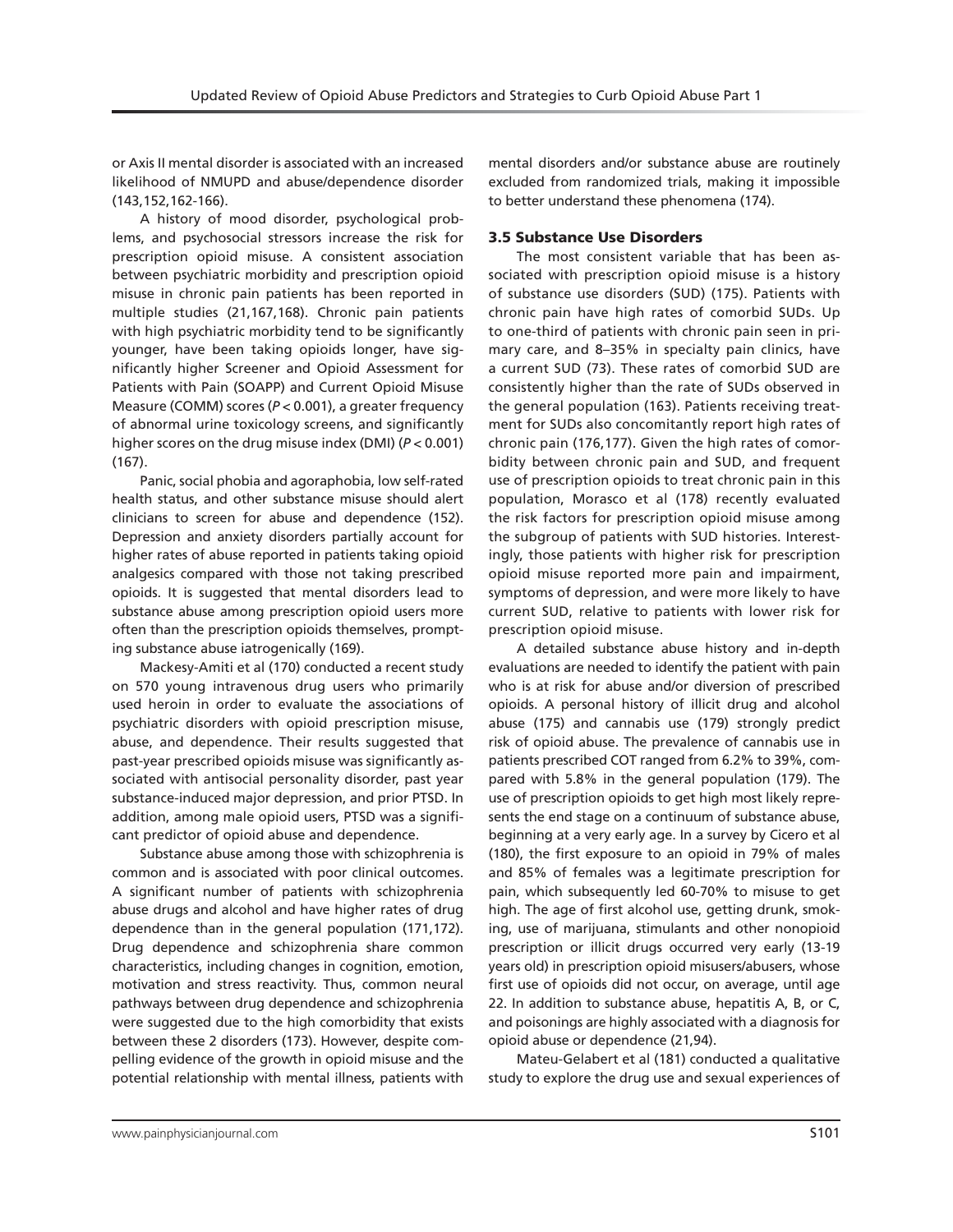young nonmedical prescribed opioid users and the associated risk for human immunodeficiency virus (HIV) and hepatitis C virus (HCV) transmission. Interestingly, despite initial perceptions of being less addictive and safer than illegal drugs, opioid misuse often led to long-term dependence, a transition to heroin use, and an increase in the risk of sexual violence, intravenous drug use, and unprotected sexual intercourse, thus increasing the risk of HIV and hepatitis C virus (HCV) transmission (181). Moreover, among veterans infected with HCV, pain and substance use disorder diagnoses are common and opioids are frequently prescribed. In one study, 67% of patients with HCV+ had a documented pain diagnosis and 56% had a substance use disorder diagnosis (182). Demographic variables and psychiatric/medical histories are not consistent and may fail to discriminate between patients with pain and those who are substance abusers. Substance abusers and those in the criminal justice system were significantly more likely to have a current diagnosis of psychoactive abuse/dependence and were more likely to be younger and unmarried (183).

#### 3.6 Drug-Related Factors

Self-reported craving is a potential marker for individuals "at-risk" for opioid medication misuse. In a recent study, those reporting a craving for opioids had higher scores on the Prescription Drug Use Questionnaire (PDUQ) (*P* < 0.001), a higher incidence of physician-rated aberrant drug behavior, a higher frequency of abnormal urine toxicology screens (*P* < 0.001), and a positive Aberrant Drug Behavior Index (ADBI) (*P* < 0.001) (184). Treatment with high daily dose opioids (especially > 120 mg morphine equivalent per day) and short-acting Schedule II opioids appears to increase the risk of misuse (20). Sullivan et al (148) observed medium to high scores on the Prescribed Opioids Difficulties Scale (PODS) in patients concerned about their ability to control their use of opioid medications, but prior substance abuse diagnoses and receiving excess days' supply of opioids were much less common in these patients than depression and pain-related interference. Further, Manchikanti et al (185) found that patients requesting higher opioids showed no significant difference whether short-acting or long-acting opioids were used, in contrast to the traditional belief that using short-acting opioids increases abuse tendencies.

## 3.7 Genetic Factors

The μ-opioid receptor is the primary target of opioids and targeted deletions of μ-opioid receptor gene

(OPRM1) in mice established its role in the rewarding effects of morphine (186). In the past decade, many functional variations were identified in the OPRM1; the most common variants associated with greater risk for opioid addiction are the 118A>G (187) and the 17C>T SNP (188) in the coding region of OPRM1. The 118G allele is reported to be associated with a greater risk for opioid addiction in a Swedish population, and also in a population of Chinese males (187,189), however these findings have not been replicated, and the role of this variant in susceptibility to opioid addiction remains to be clarified. Variants of the -opioid receptor gene (OPRK1) (190) and δ-opioid receptor (OPRD1) (191) associated with increased risk for opioid addiction have also been reported and include the 36G>T SNP of OPRK1 (156) and 80G>T and 921C>T SNPs of OPRD1 (190,192,193). Furthermore, variants in the noncoding region of all 3 opioid receptor subtypes and their association with a greater risk for heroin dependency have been found (194), emphasizing the importance of further study into variations in these genes and their effects on opioid dependency. In addition to variants in the opioid receptor genes, a variety of other related and unrelated genes that contribute to opioid dependency have been identified.

The preproenkephalin (PENK) gene encodes for peptides that modulate pain perception and play roles in reward and addiction (195). A polymorphism of the PENK gene is associated with an increased likelihood of opiate dependency in multiple studies (196,197).

Stress is a critical risk factor affecting both the development of and the relapse to drug addictions (198). Recently, Levran et al (199) conducted a study to determine if genetic variants in stress-related genes were associated with heroin addiction. The study demonstrated that variations in the FKBP5 gene contribute to the development of opioid addiction by modulating the stress response. These findings may enhance the understanding of the interaction between stress and heroin addiction (199). Consistently, another gene involved in stress responses is the melanocortin receptor type 2 (MC2R); variations in this gene have been associated with both a protective effect and susceptibility to heroin addiction (200).

During the last decade, there was an increasing interest to evaluate the association between polymorphisms in stress-related genes and specific drug addictions in different populations. There are several reports of such associations in cohorts of European ancestry, including the AVPR1A SNP and nonspecific drug use dis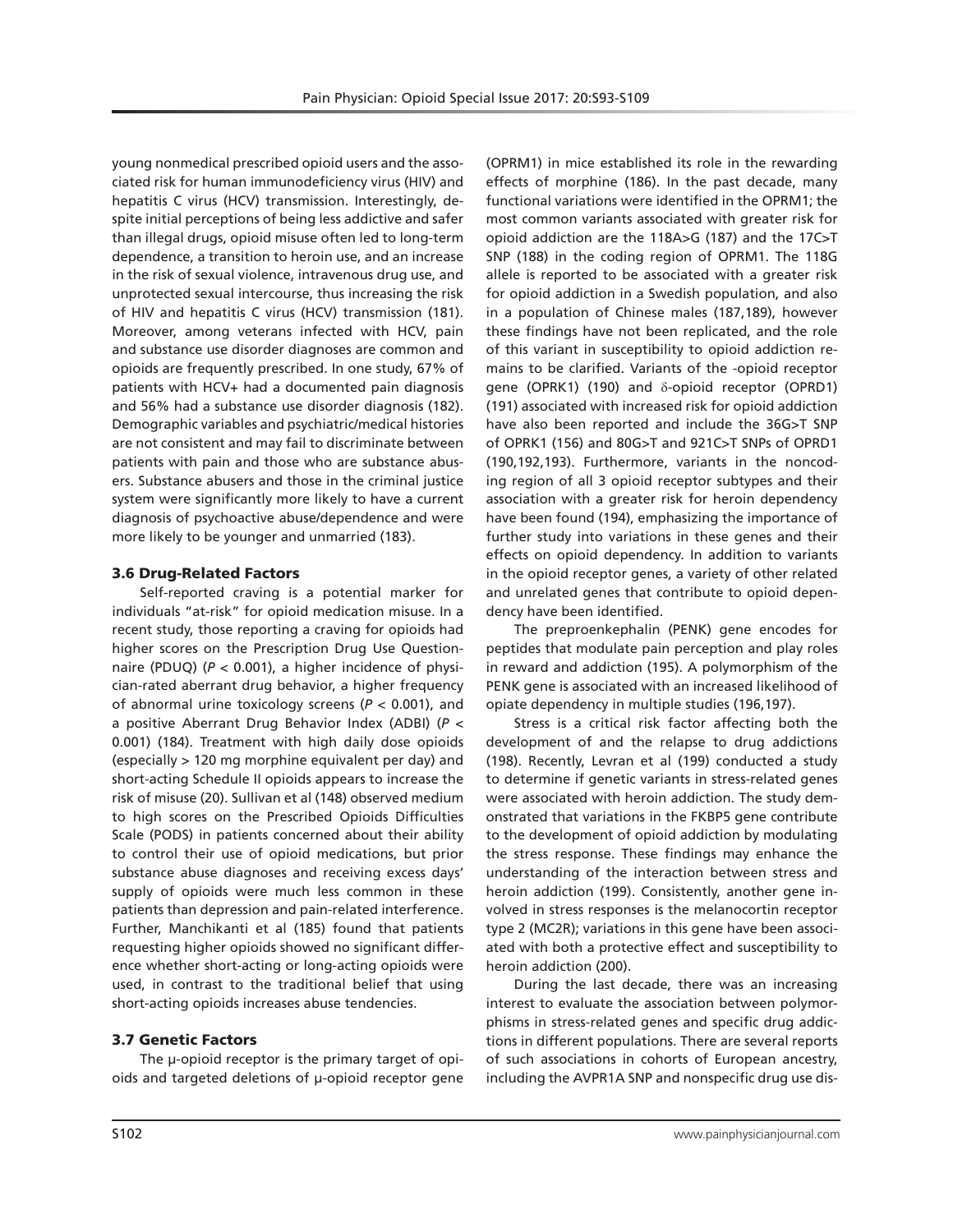orders (201), CRHBP in alcohol use disorder (202,203), MC2R SNP in heroin addiction in Hispanics (200), and GAL SNPs and opioid addiction (194,204,205). Recently, a study was conducted in African Americans to establish if specific SNPs in genes were related to stress response in heroin and/or cocaine addiction. Fourteen SNPs showed nominally significant association with heroin addiction  $(P < 0.05)$ , including the African-specific, missense SNP rs5376 (Asn334Ser) in the galanin receptor type 1 gene (GALR1) and the functional FKBP5 intronic SNP rs1360780. Thirteen SNPs showed association with cocaine addiction, including the synonymous SNPs rs237902, in the oxytocin receptor gene (OXTR), and rs5374 in GALR1 and 4 additional SNPs (GALR1 rs2717162, AVP rs2282018, CRHBP rs1875999, and

NR3C2 rs1040288) were associated with both addictions and may indicate common liability (206).

Evidence for the involvement of specific genetic variants has been replicated in some cases, whereas others remain uncertain. Future studies are required to replicate association data and to characterize how genetic variations result in functional changes in the proteins encoded by the genes. Understanding the role of these genes in drug dependency and treatment can result in the discovery of novel drug targets (207).

# Acknowledgments:

The authors would like to thank Ngoc Vo, MEd and Uyen Ha, BS for their editorial assistance.

# **REFERENCES**

- Manchikanti L, Fellows B, Ailinani H. 7. Therapeutic use, abuse, and nonmedical use of opioids: a ten-year perspective. *Pain Physician* 2010:13: 401-435.
- Koyyalagunta D, Burton AW, Toro MP, Driver L, Novy DM. Opioid abuse in cancer pain: Report of two cases and presentation of an algorithm of multidisciplinary care. *Pain Physician* 2011:14: E361-371.
- 3. Trescot AM, Helm S, Hansen H, Benyamin R, Glaser SE, Adlaka R, Patel S, Manchikanti L. Opioids in the management of chronic non-cancer pain: an update of American Society of the Interventional Pain Physicians'(ASIPP) Guidelines. *Pain physician* 2008:11: S5-S62.
- 4. Manchikanti L, Benyamin R, Datta S, Vallejo R, Smith H. Opioids in chronic noncancer pain. *Expert review of neurotherapeutics* 2010:10: 775-789.
- 5. Chou R, Fanciullo GJ, Fine PG, Adler JA, Ballantyne JC, Davies P, Donovan MI, Fishbain DA, Foley KM, Fudin J, Gilson A, Kelter A, Mauskop A, O'Connor P, Passik S, Pasternak G, Portenoy R, Rich B, Roberts R, Todd K, Miaskowski C, Panel APS-AAoPMOG. Clinical guidelines for the use of chronic opioid therapy in chronic noncancer pain. *The Journal of Pain* 2009:10: 113-130. e122.
- 6. Chou R, Huffman L. Use of Chronic Opioid Therapy in Chronic Noncancer Pain: Evidence Review. American Pain Society, Glenview, IL, 2009.
- Dowell D, Haegerich TM, Chou R. CDC Guideline for Prescribing Opioids for Chronic Pain — United States, 2016. MMWR Recomm Rep 2016;65(No. RR-1):1–49. DOI: http://dx.doi. org/10.15585/mmwr.rr6501e1.
- 8. *British Pain Society. Opioids for persistent pain: Good practice. A consensus statement prepared on behalf of the British Pain Society, the Royal College of Anaesthetists, the Royal College of General Practitioners and the Faculty of Addictions of the Royal College of Psychiatrists*. The British Pain Society; London, UK, 2010.
- 9. Christo PJ, Manchikanti L, Ruan X, Bottros M, Hansen H, Solanki DR, Jordan AE, Colson J. Urine drug testing in chronic pain. *Pain Physician* 2011:14: 123-143.
- 10. Toblin RL, Paulozzi LJ, Logan JE, Hall AJ, Kaplan JA. Mental illness and psychotropic drug use among prescription drug overdose deaths: a medical examiner chart review. *The Journal of clinical psychiatry* 2010:71: 491-496.
- 11. Manchikanti L, Singh V, Caraway DL, Benyamin RM. Breakthrough pain in chronic non-cancer pain: fact, fiction, or abuse. *Pain Physician* 2011:14: E103-E117.
- 12. Solanki DR, Koyyalagunta D, Shah RV, Silverman S, Manchikanti L. Monitoring opioid adherence in chronic pain patients: Assessment of risk of substance misuse. *Pain Physician* 2011:14: E119-E131.
- 13. Ballantyne JC. Opioid analgesia: per-

spectives on right use and utility. *Pain Physician* 2007:10: 479.

- 14. Robinson RC, Gatchel RJ, Polatin P, Deschner M, Noe C, Gajraj N. Screening for problematic prescription opioid use. *The Clinical journal of pain* 2001:17: 220-228.
- 15. Savage SR, Joranson DE, Covington EC, Schnoll SH, Heit HA, Gilson AM. Definitions related to the medical use of opioids: evolution towards universal agreement. *Journal of pain and symptom management* 2003:26: 655-667.
- 16. Gourlay DL, Heit HA. Pain and addiction: managing risk through comprehensive care. *Journal of addictive diseases*  2008:27: 23-30.
- 17. Katz NP, Adams EH, Chilcoat H, Colucci RD, Comer SD, Goliber P, Grudzinskas C, Jasinski D, Lande SD, Passik SD. Challenges in the development of prescription opioid abuse-deterrent formulations. *The Clinical journal of pain* 2007:23: 648-660.
- 18. Dunn KM, Saunders KW, Rutter CM, Banta-Green CJ, Merrill JO, Sullivan MD, Weisner CM, Silverberg MJ, Campbell CI, Psaty BM. Opioid prescriptions for chronic pain and overdose: a cohort study. *Annals of internal medicine*  2010:152: 85-92.
- 19. Denisco RA, Chandler RK, Compton WM. Addressing the intersecting problems of opioid misuse and chronic pain treatment. *Experimental and clinical psychopharmacology* 2008:16: 417.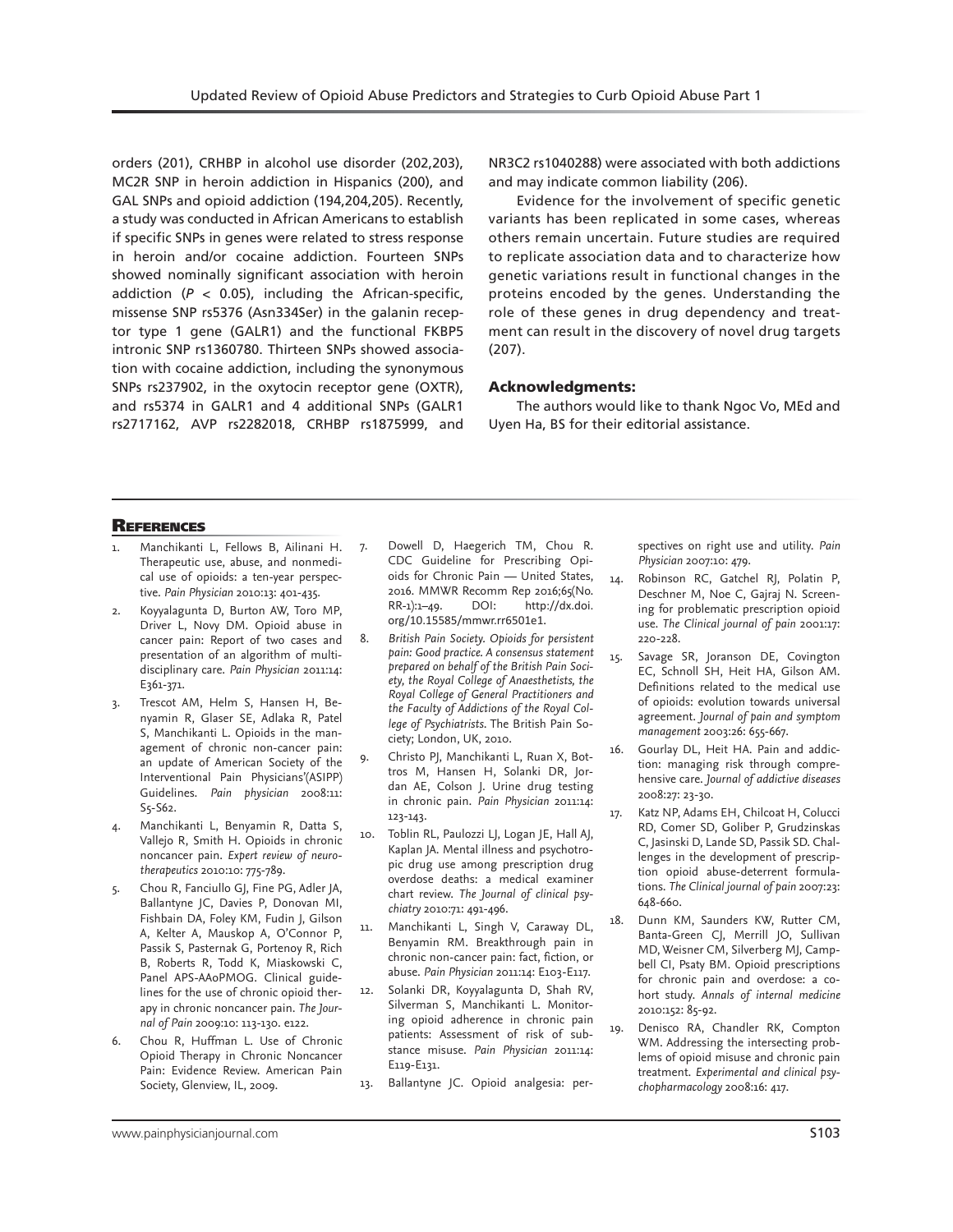- 20. Sullivan MD, Edlund MJ, Fan M-Y, DeVries A, Braden JB, Martin BC. Risks for possible and probable opioid misuse among recipients of chronic opioid therapy in commercial and medicaid insurance plans: The TROUP Study. *Pain*  2010:150: 332-339.
- 21. Edlund MJ, Martin BC, Fan M-Y, Devries A, Braden JB, Sullivan MD. Risks for opioid abuse and dependence among recipients of chronic opioid therapy: results from the TROUP study. *Drug and alcohol dependence* 2010:112: 90-98.
- 22. Spiller H, Lorenz DJ, Bailey EJ, Dart RC. Epidemiological trends in abuse and misuse of prescription opioids. *Journal of addictive diseases* 2009:28: 130-136.
- 23. Spiller H, Bailey J, Dart RC, Spiller SS. Investigation of temporal changes of abuse and misuse of prescription opioids. *Journal of addictive diseases* 2010:29: 78-83.
- 24. Banta-Green CJ, Von Korff M, Sullivan MD, Merrill JO, Doyle SR, Saunders K. The prescribed opioids difficulties scale: a patient-centered assessment of problems and concerns. *The Clinical journal of pain* 2010:26: 489.
- 25. Colliver JD, Gfroerer JC. Motive for nonmedical use of prescription pain relievers in the national survey on drug use and health. *The Journal of Pain* 2008:9: 487-489.
- 26. Back SE, Payne RL, Simpson AN, Brady KT. Gender and prescription opioids: Findings from the National Survey on Drug Use and Health. *Addictive behaviors* 2010:35: 1001-1007.
- 27. Johnson F, Setnik B. Morphine sulfate and naltrexone hydrochloride extended-release capsules: naltrexone release, pharmacodynamics, and tolerability. *Pain physician* 2011:14: 391.
- 28. Grider JS, Harned ME, Etscheidt MA. Patient selection and outcomes using a low-dose intrathecal opioid trialing method for chronic nonmalignant pain. *Pain Physician* 2011:14: 343-351.
- 29. Vallejo R, Barkin R, Wang V. Pharmacology of opioids in the treatment of chronic pain syndromes. *Pain physician*  2010:14: E343-360.
- 30. Manchikanti L, Malla Y, Wargo BW, Fellows B. Comparative evaluation of the accuracy of benzodiazepine testing in chronic pain patients utilizing immunoassay with liquid chromatography tandem mass spectrometry (LC/MS/ MS) of urine drug testing. *Pain Physician*  2011:14: 259-270.
- 31. Nalini Sehgal M, Howard Smith M, Laxmaiah Manchikanti M. Peripherally acting opioids and clinical implications for pain control. *Pain Physician* 2011:14: 249-258.
- 32. Hayek S, Deer T, Pope J, Panchal S, Patel V. Intrathecal therapy for cancer and non-cancer pain. *Pain physician* 2010:14: 219-248.
- 33. Deer T, Smith H, Burton A, Pope J, Doleys D, Levy R, Staats P, Wallace M, Webster L, Rauck R. Comprehensive consensus based guidelines on intrathecal drug delivery systems in the treatment of pain caused by cancer pain. *Pain physician* 2010:14: E283-312.
- Manchikanti L, Malla Y, Wargo BW, Fellows B. Comparative evaluation of the accuracy of immunoassay with liquid chromatography tandem mass spectrometry (LC/MS/MS) of urine drug testing (UDT) opioids and illicit drugs in chronic pain patients. *Pain Physician*  2011:14: 175-187.
- 35. Laxmaiah Manchikanti M, Vallejo R. Effectiveness of long-term opioid therapy for chronic non-cancer pain. *Pain Physician* 2011:14: E133-E156.
- 36. Colson J, Koyyalagunta D, Falco FJ, Manchikanti L. A systematic review of observational studies on the effectiveness of opioid therapy for cancer pain. *Pain Physician* 2011:14: E85-102.
- 37. Manchikanti L, Ailinani H, Koyyalagunta D, Datta S, Singh V, Eriator I, Sehgal N, Shah R. A systematic review of randomized trials of long-term opioid management for chronic non-cancer pain. *Pain Physician* 2011:14: 91-121.
- 38. Schoedel KA, McMorn S, Chakraborty B, Zerbe K, Sellers EM. Reduced cognitive and psychomotor impairment with extended-release oxymorphone versus controlled-release oxycodone. *Pain physician* 2010:13: 561-573.
- 39. Pesce A, Rosenthal M, West R, West C, Crews B, Mikel C, Almazan P, Latyshev S. An evaluation of the diagnostic accuracy of liquid chromatography-tandem mass spectrometry versus immunoassay drug testing in pain patients. *Pain Physician* 2010:13: 273-281.
- Deer TR, Smith HS, Cousins M, Doleys DM, Levy RM, Rathmell JP, Staats PS, Wallace M, Webster LR. Consensus guidelines for the selection and implantation of patients with noncancer pain for intrathecal drug delivery. *Pain Physician* 2010:13: E175-213.
- 41. Gilbert JW, Wheeler G, Mick G, Storey

B, Herder S, Richardson G, Watts E, Gyarteng-Dakwa K, Marino B, Kenney C. Importance of urine drug testing in the treatment of chronic noncancer pain: Implications of recent Medicare policy changes in Kentucky. *Pain physician* 2010:13: 167-186.

- 42. Gilbert JW, Wheeler G, Mick G, Storey B, Herder S, Richardson G, Watts E, Gyarteng-Dakwa K, Marino B, Kenney C. Urine drug testing in the treatment of chronic noncancer pain in a Kentucky private neuroscience practice: The potential effect of Medicare benefit changes in Kentucky. *Pain Physician* 2010:13: 187-194.
- 43. Manchikanti L, Malla Y, Wargo BW, Cash KA, Pampati V, Damron KS, McManus CD, Brandon DE. Protocol for accuracy of point of care (POC) or in-office urine drug testing (immunoassay) in chronic pain patients: A prospective analysis of immunoassay and liquid chromatography tandem mass spectometry (LC/MS/ MS). *Pain Physician* 2010:13: E1-E22.
- 44. Paulozzi LJ, Logan JE, Hall AJ, McKinstry E, Kaplan JA, Crosby AE. A comparison of drug overdose deaths involving methadone and other opioid analgesics in West Virginia. *Addiction* 2009:104: 1541-1548.
- 45. Dhalla IA, Mamdani MM, Sivilotti ML, Kopp A, Qureshi O, Juurlink DN. Prescribing of opioid analgesics and related mortality before and after the introduction of long-acting oxycodone. *Canadian Medical Association Journal* 2009:181: 891-896.
- 46. Inciardi JA, Surratt HL, Cicero TJ, Beard RA. Prescription opioid abuse and diversion in an urban community: the results of an ultrarapid assessment. *Pain Medicine* 2009:10: 537-548.
- 47. Hall AJ, Logan JE, Toblin RL, Kaplan JA, Kraner JC, Bixler D, Crosby AE, Paulozzi LJ. Patterns of abuse among unintentional pharmaceutical overdose fatalities. *Jama* 2008:300: 2613-2620.
- Paulozzi LJ, Ryan GW. Opioid analgesics and rates of fatal drug poisoning in the United States. *American journal of preventive medicine* 2006:31: 506-511.
- 49. Paulozzi LJ. Unintentional poisoning deaths--United States, 1999-2004. *MMWR: Morbidity and mortality weekly report* 2007:56: 93-96.
- 50. Fingerhut LA. Increases in poisoning and methadone-related deaths: United States, 1999-2005. *National Center for Health Statistics Health E-Stat* 2008.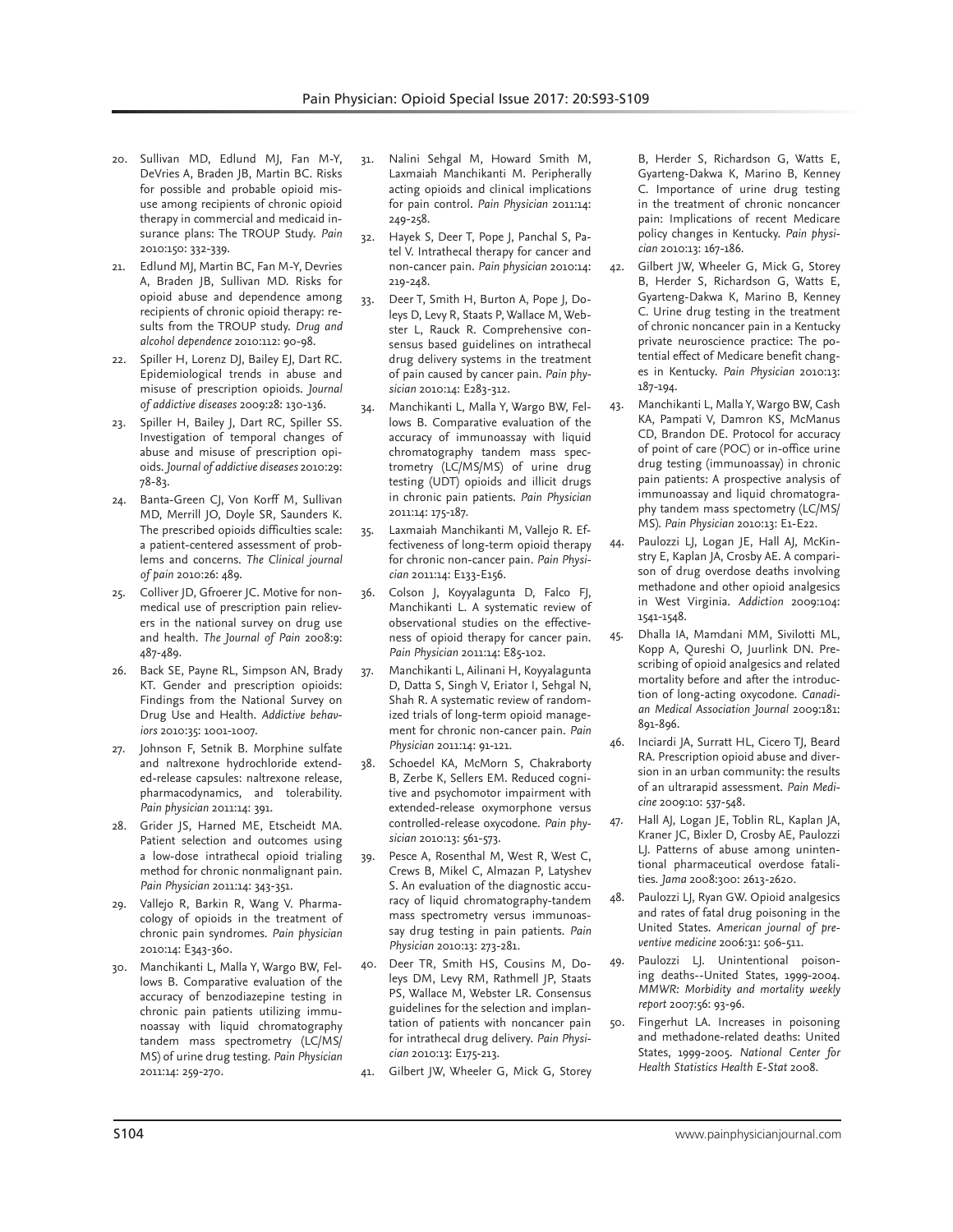- 51. Center for Substance Abuse Treatment. Methadone-Associated Mortality: Report of a National Assessment, May 8-9, 2003. *Center for Substance Abuse Treatment, Substance Abuse and Mental Health Services Administration* 2004:No. 04-3904.
- 52. Centers for Disease Control Prevention. Unintentional and undetermined poisoning deaths--11 states, 1990-2001. *MMWR Morbidity and mortality weekly report* 2004:53: 233.
- 53. Hughes AA, Bogdan GM, Dart RC. Active surveillance of abused and misused prescription opioids using poison center data: a pilot study and descriptive comparison. *Clinical toxicology* 2007:45: 144-151.
- 54. Methadone Mortality Working Group, Drug Enforcement Administration, Office of Diversion Control, 2007.
- 55. US Department of Health and Human Services. Substance Abuse and Mental Health Services Administration (SAMH-SA). Background Information for Methadone Mortality — A Reassessment. Sponsored by the Center for Substance Abuse Treatment, Substance Abuse, and Mental Health Services Administration. July 20, 2007.
- 56. GAO Report. Prescription drugs: Oxy-Contin abuse and diversion and efforts to address the problem. Washington, DC: US General Accounting Office, 2003.
- 57. Warner M, Chen LH, Makuc DM. Increase in fatal poisonings involving opioid analgesics in the United States, 1999-2006. *NCHS data brief* 2009: 1-8.
- 58. Centers for Disease Control and Prevention. Overdose deaths involving prescription opioids among Medicaid enrollees-Washington, 2004-2007. *MMWR: Morbidity and mortality weekly report* 2009:58: 1171-1175.
- 59. Manchikanti KN, Manchikanti L, Damron KS, Pampati V, Fellows B. Increasing deaths from opioid analgesics in the United States: an evaluation in an interventional pain management practice. *Journal of opioid management* 2007:4: 271-283.
- 60. Woolf C, Hashmi M. Use and abuse of opioid analgesics: potential methods to prevent and deter non-medical consumption of prescription opioids. *Current opinion in investigational drugs (London, England: 2000)* 2004:5: 61-66.
- 61. Office of National Drug Control Policy. Epidemic: Responding to America's Prescrition Drug Abuse Crisis.
- 62. Phillips DM. JCAHO pain management standards are unveiled. *JAMA: the journal of the American Medical Association*  2000:284: 428-429.
- 63. Frasco PE, Sprung J, Trentman TL. The impact of the joint commission for accreditation of healthcare organizations pain initiative on perioperative opiate consumption and recovery room length of stay. *Anesthesia & Analgesia* 2005:100: 162-168.
- 64. Skolek M. University of Wisconsin Ethics Violation or Criminal Activity in Pain Studies., 2011.
- 65. Kuehn BM. Efforts aim to curb opioid deaths, injuries. *JAMA* 2009:301: 1213-1215.
- 66. Deyo RA, Mirza SK, Turner JA, Martin BI. Overtreating chronic back pain: time to back off? *The Journal of the American Board of Family Medicine* 2009:22: 62-68.
- 67. Fitzgibbon DR, Rathmell JP, Michna E, Stephens LS, Posner KL, Domino KB. Malpractice claims associated with medication management for chronic pain. *Anesthesiology* 2010:112: 948-956.
- 68. Franklin GM, Mai J, Wickizer T, Turner JA, Fulton-Kehoe D, Grant L. Opioid dosing trends and mortality in Washington State workers' compensation, 1996–2002. *American journal of industrial medicine* 2005:48: 91-99.
- 69. Breivik H, Collett B, Ventafridda V, Cohen R, Gallacher D. Survey of chronic pain in Europe: prevalence, impact on daily life, and treatment. *European journal of pain* 2006:10: 287-287.
- 70. Noble M, Treadwell JR, Tregear SJ, Coates VH, Wiffen PJ, Akafomo C, Schoelles KM. Long-term opioid management for chronic noncancer pain. *Cochrane Database Syst Rev* 2010:1.
- 71. Manchikanti L, Manchikanti KN, Pampati V, Cash KA. Prevalence of side effects of prolonged low or moderate dose opioid therapy with concomitant benzodiazepine and/or antidepressant therapy in chronic non-cancer pain. *Pain Physician* 2009:12: 259-267.
- 72. Marion Lee M, Sanford Silverman M, Hans Hansen M, Vikram Patel M. A comprehensive review of opioidinduced hyperalgesia. *Pain physician*  2011:14: 145-161.
- 73. Morasco BJ, Gritzner S, Lewis L, Oldham R, Turk DC, Dobscha SK. Systematic review of prevalence, correlates, and treatment outcomes for chronic noncancer pain in patients with comorbid substance use disorder. *PAIN®* 2011:152:

488-497.

- 74. Federation of State Medical Boards of The United States, INC. Model guidelines for the use of controlled substances for the treatment of pain. Adopted May 2 1998.
- 75. Caudill-Slosberg MA, Schwartz LM, Woloshin S. Office visits and analgesic prescriptions for musculoskeletal pain in US: 1980 vs. 2000. *Pain* 2004:109: 514-519.
- 76. Olsen Y, Daumit GL, Ford DE. Opioid prescriptions by US primary care physicians from 1992 to 2001. *The Journal of Pain* 2006:7: 225-235.
- 77. Pesce A, West C, Rosenthal M, West R, Crews B, Mikel C, Almazan P, Latyshev S, Horn PS. Marijuana correlates with use of other illicit drugs in a pain patient population. *Pain Physician* 2010:13: 283-287.
- 78. West R, Pesce A, West C, Crews B, Mikel C, Almazan P, Rosenthal M, Latyshev S. Comparison of clonazepam compliance by measurement of urinary concentration by immunoassay and LC-MS/MS in pain management population. *Pain physician* 2010:13: 71-78.
- 79. Sullivan M. Clarifying opioid misuse and abuse. *Pain* 2013:154: 2239-2240.
- 80. Smith SM, Dart RC, Katz NP, Paillard F, Adams EH, Comer SD, Degroot A, Edwards RR, Haddox JD, Jaffe JH. Classification and definition of misuse, abuse, and related events in clinical trials: ACT-TION systematic review and recommendations. *PAIN®* 2013:154: 2287-2296.
- 81. American Psychiatric Publishing. Substance-Related and Addictive Disorders, 2013.
- 82. Ballantyne JC, Sullivan MD, Kolodny A. Opioid Dependence vs Addiction: A Distinction Without a Difference? *Archives of internal medicine* 2012:172: 1342-1343.
- 83. Chang Y-P, Compton P. Management of chronic pain with chronic opioid therapy in patients with substance use disorders. *Addiction science & clinical practice*  2013:8: 21.
- 84. Kupfer DJ, Kuhl EA, Regier DA. DSM-5—The future arrived. *JAMA* 2013:309: 1691-1692.
- Finch J. Challenges of chronic pain management: public health consequences and considered responses. *North Carolina medical journal* 2013:74: 243.
- 86. *American Psychiatric Association. Diagnostic and Statistical Manual of Mental Disorders (DSM-5®)*. American Psychiatric Pub, 2013.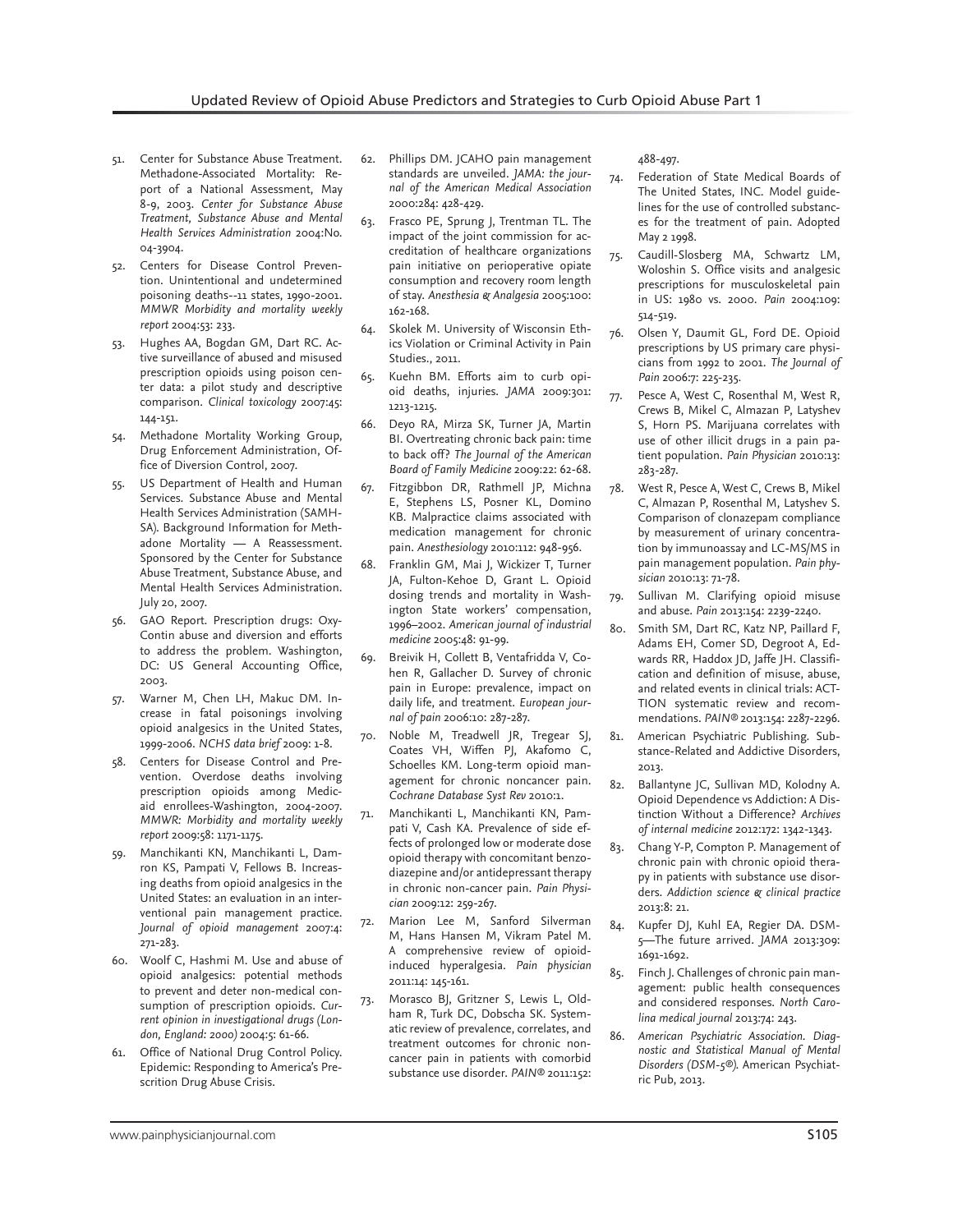- 87. Manchikanti L, Datta S, Smith HS, Hirsch JA. Evidence-based medicine, systematic reviews, and guidelines in interventional pain management: part 6. Systematic reviews and meta-analyses of observational studies. *Pain Physician*  2009:12: 819-850.
- 88. Manchikanti L, Derby R, Wolfer L, Singh V, Datta S, Hirsch JA. Evidence-based medicine, systematic reviews, and guidelines in interventional pain management: Part 7: systematic reviews and meta-analyses of diagnostic accuracy studies. *Pain Physician* 2008:12: 929-963.
- 89. Strassels SA. Economic burden of prescription opioid misuse and abuse. *Journal of managed care pharmacy: JMCP*  2009:15: 556-562.
- 90. Boscarino JA, Rukstalis M, Hoffman SN, Han JJ, Erlich PM, Gerhard GS, Stewart WF. Risk factors for drug dependence among out-patients on opioid therapy in a large US health-care system. *Addiction* 2010:105: 1776-1782.
- 91. Davis WR, Johnson BD. Prescription opioid use, misuse, and diversion among street drug users in New York City. *Drug and Alcohol Dependence*  2008:92: 267-276.
- 92. Cicero TJ, Ellis MS, Paradis A, Ortbal Z. Determinants of fentanyl and other potent µ opioid agonist misuse in opioid-dependent individuals. *Pharmacoepidemiology and drug safety* 2010:19: 1057-1063.
- 93. Ruetsch C. Empirical view of opioid dependence. *Journal of managed care pharmacy: JMCP* 2010:16: S9-13.
- 94. McAdam-Marx C, Roland CL, Cleveland J, Oderda GM. Costs of opioid abuse and misuse determined from a Medicaid database. *Journal of Pain and Palliative Care Pharmacotherapy* 2010:24: 5-18.
- 95. Gilson AM, Kreis PG. The burden of the nonmedical use of prescription opioid analgesics. *Pain medicine* 2009:10: S89-S100.
- 96. Paulozzi LJ, Budnitz DS, Xi Y. Increasing deaths from opioid analgesics in the United States. *Pharmacoepidemiology and drug safety* 2006:15: 618-627.
- 97. Hull MJ, Juhascik M, Mazur F, Flomenbaum MA, Behonick GS. Fatalities Associated with Fentanyl and Co-administered Cocaine or Opiates. *Journal of forensic sciences* 2007:52: 1383-1388.
- 98. de Leon-Casasola OA. Opioids for chronic pain: new evidence, new strategies, safe prescribing. *The American journal of medicine* 2013:126: S3-S11.
- 99. McDonald DC, Carlson K, Izrael D. Geographic variation in opioid prescribing in the US. *The Journal of Pain* 2012:13: 988-996.
- 100. Meyer R, Patel AM, Rattana SK, Quock TP, Mody SH. Prescription opioid abuse: a literature review of the clinical and economic burden in the United States. *Population health management* 2014:17: 372-387.
- 101. Dart RC, Surratt HL, Cicero TJ, Parrino MW, Severtson SG, Bucher-Bartelson B, Green JL. Trends in opioid analgesic abuse and mortality in the United States. *New England Journal of Medicine*  2015:372: 241-248.
- 102. Substance Abuse and Mental Health Services Administration. Results from the 2008 National Survey on Drug Use and Health: National Findings (Office of Applied Studies, NSDUH Series H-36, DHHS Publication No. SMA 09-4434). Rockville, MD. 2009.
- 103. Substance Abuse and Mental Health Services Administration. Results from the 2009 National Survey on Drug Use and Health: Volume I. Summary of National Findings (Office of Applied Studies, NSDUH Series H-38A, HHS Publication No. SMA 10-4586Findings). Rockville, MD. 2010.
- 104. Juurlink DN, Dhalla IA. Dependence and addiction during chronic opioid therapy. *Journal of Medical Toxicology*  2012:8: 393-399.
- 105. Cicero TJ, Dart RC, Inciardi JA, Woody GE, Schnoll S, Muñoz A. The Development of a Comprehensive Risk-Management Program for Prescription Opioid Analgesics: Researched Abuse, Diversion and Addiction-Related Surveillance (RADARS®). *Pain Medicine* 2007:8: 157-170.
- 106. Bali V, Raisch DW, Moffett ML, Khan N. Determinants of nonmedical use, abuse or dependence on prescription drugs, and use of substance abuse treatment. *Research in Social and Administrative Pharmacy* 2013:9: 276-287.
- 107. Kirsh K, Peppin J, Coleman J. Characterization of prescription opioid abuse in the United States: focus on route of administration. *Journal of Pain and Palliative Care Pharmacotherapy* 2012:26: 348-361.
- 108. Cobaugh DJ, Gainor C, Gaston CL, Kwong TC, Magnani B, McPherson ML, Painter JT, Krenzelok EP. The opioid abuse and misuse epidemic: Implications for pharmacists in hospitals and health systems. *American Journal*

*of Health-System Pharmacy* 2014:71: 1539-1554.

- 109. Cerdá M, Ransome Y, Keyes KM, Koenen KC, Tracy M, Tardiff KJ, Vlahov D, Galea S. Prescription opioid mortality trends in New York City, 1990–2006: examining the emergence of an epidemic. *Drug and alcohol dependence* 2013:132: 53-62.
- 110. Sgarlato A. Prescription opioid related deaths in New York City: a 2 year retrospective analysis prior to the introduction of the New York State I-STOP law. *Forensic science, medicine, and pathology*  2015:11: 388-394.
- 111. Lanier WA, Johnson EM, Rolfs RT, Friedrichs MD, Grey TC. Risk Factors for Prescription Opioid-Related Death, Utah, 2008–2009. *Pain Medicine* 2012:13: 1580-1589.
- 112. Manchikanti L, Singh V. Analysis of growth of interventional techniques in managing chronic pain in the Medicare population: a 10-year evaluation from 1997 to 2006. *Pain Physician* 2009:12: 9-34.
- 113. Manchikanti L, Pampati V, Singh V, Boswell MV, Smith HS, Hirsch JA. Explosive growth of facet joint interventions in the Medicare population in the United States: A comparative evaluation of 1997, 2002, and 2006 data. *BMC health services research* 2010:10: 84.
- 114. Manchikanti L, Pampati V, Boswell M, Smith H, Hirsch J. Analysis of the growth of epidural injections and costs in the Medicare population: a comparative evaluation of 1997, 2002, and 2006 data. *Pain physician* 2010:13: 199.
- 115. Deyo RA, Gray DT, Kreuter W, Mirza S, Martin BI. United States trends in lumbar fusion surgery for degenerative conditions. *Spine* 2005:30: 1441-1445.
- 116. Deyo RA, Mirza SK, Martin BI, Kreuter W, Goodman DC, Jarvik JG. Trends, major medical complications, and charges associated with surgery for lumbar spinal stenosis in older adults. *Jama*  2010:303: 1259-1265.
- 117. Manchikanti L, Falco F, Boswell MV, Hirsch JA. Facts, fallacies, and politics of comparative effectiveness research: Part I. Basic considerations. *Pain Physician*  2009:13: E23-54.
- 118. Manchikanti L, Falco F, Boswell M, Hirsch J. Facts, fallacies, and politics of comparative effectiveness research: Part 2-implications for interventional pain management. *Pain physician* 2009:13: E55-79.
- 119. Manchikanti L, Datta S, Derby R, Wolfer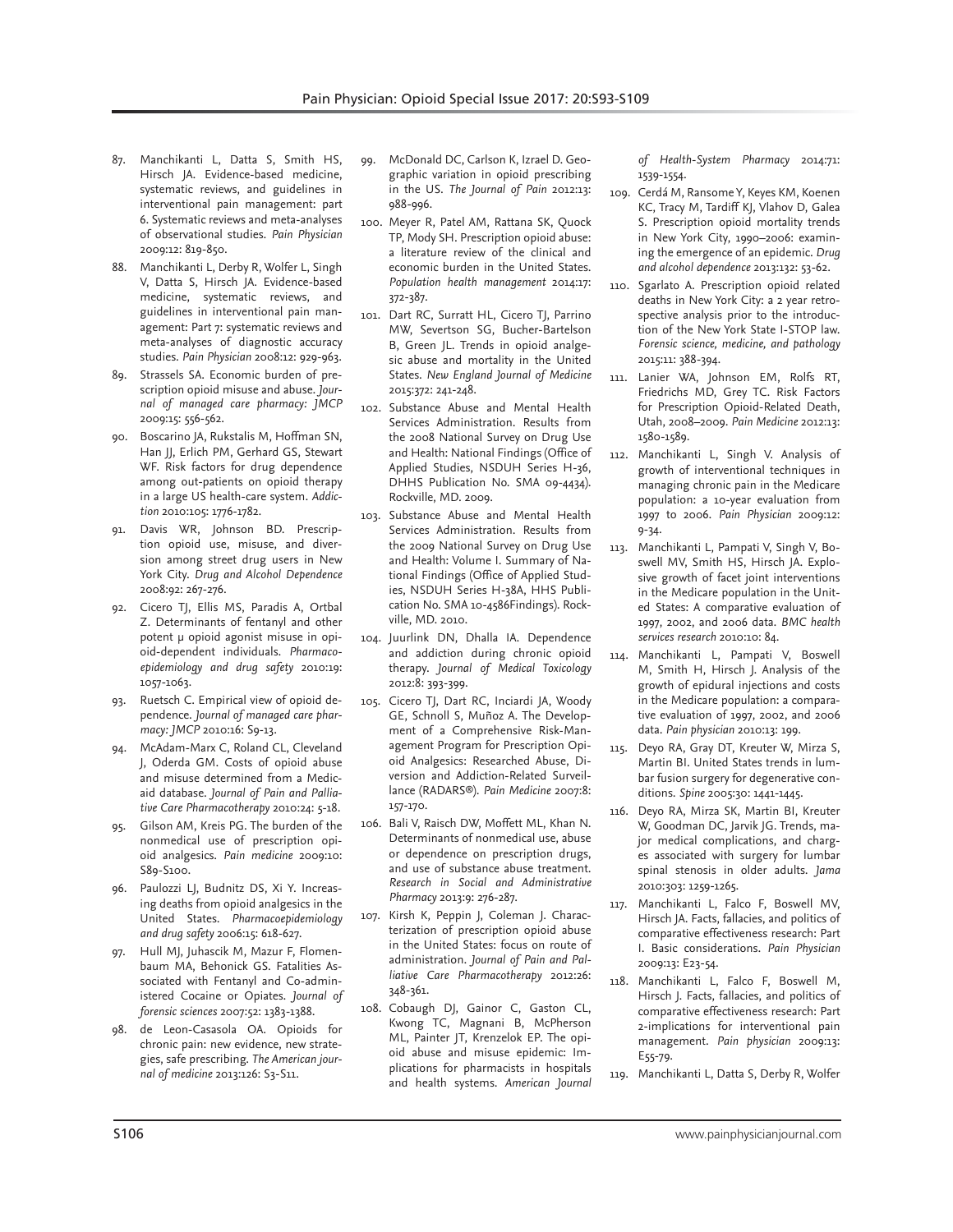L, Benyamin R, Hirsch J. A critical review of the American Pain Society clinical practice guidelines for interventional techniques: part 1. Diagnostic interventions. *Pain physician* 2010:13: E141.

- 120. Manchikanti L, Datta S, Gupta S, Munglani R, Bryce DA, Ward SP, Benyamin RM, Sharma ML, Helm 2nd S, Fellows B. A critical review of the American Pain Society clinical practice guidelines for interventional techniques: part 2. Therapeutic interventions. *Pain physician*  2009:13: E215-264.
- 121. Rathmell JP, Michna E, Fitzgibbon DR, Stephens LS, Posner KL, Domino KB. Injury and liability associated with cervical procedures for chronic pain. *Anesthesiology* 2011:114: 918-926.
- 122. Webster BS, Verma SK, Gatchel RJ. Relationship between early opioid prescribing for acute occupational low back pain and disability duration, medical costs, subsequent surgery and late opioid use. *Spine* 2007:32: 2127-2132.
- 123. Zacny J, Bigelow G, Compton P, Foley K, Iguchi M, Sannerud C. College on Problems of Drug Dependence taskforce on prescription opioid non-medical use and abuse: position statement. *Drug and alcohol dependence* 2003:69: 215-232.
- 124. Vogt MT, Kwoh CK, Cope DK, Osial TA, Culyba M, Starz TW. Analgesic usage for low back pain: impact on health care costs and service use. *Spine* 2005:30: 1075-1081.
- 125. Mahmud MA, Webster BS, Courtney TK, Matz S, Tacci JA, Christiani DC. Clinical management and the duration of disability for work-related low back pain. *Journal of Occupational and Environmental Medicine* 2000:42: 1178-1187.
- 126. Fillingim RB, Doleys DM, Edwards RR, Lowery D. Clinical characteristics of chronic back pain as a function of gender and oral opioid use. *Spine* 2003:28: 143-150.
- 127. Franklin GM, Stover BD, Turner JA, Fulton-Kehoe D, Wickizer TM. Early opioid prescription and subsequent disability among workers with back injuries: the Disability Risk Identification Study Cohort. *Spine* 2008:33: 199-204.
- 128. Rhee Y, Taitel MS, Walker DR, Lau DT. Narcotic drug use among patients with lower back pain in employer health plans: a retrospective analysis of risk factors and health care services. *Clinical therapeutics* 2007:29: 2603-2612.
- 129. Liebschutz JM, Saitz R, Weiss RD, Averbuch T, Schwartz S, Meltzer EC,

Claggett-Borne E, Cabral H, Samet JH. Clinical factors associated with prescription drug use disorder in urban primary care patients with chronic pain. *The Journal of Pain* 2010:11: 1047-1055.

- 130. Fleming MF, Balousek SL, Klessig CL, Mundt MP, Brown DD. Substance use disorders in a primary care sample receiving daily opioid therapy. *The journal of pain* 2007:8: 573-582.
- 131. Tetrault JM, Desai RA, Becker WC, Fiellin DA, Concato J, Sullivan LE. Gender and non-medical use of prescription opioids: results from a national US survey\*. *Addiction* 2008:103: 258-268.
- 132. Pollak K, Stephens L, Posner K, Rathmell J, Fitzgibbon D, Dutton R, Michna E, Domino K. Trends in Pain Medicine Liability. *Anesthesiology* 2015.
- 133. Rice JB, Kirson NY, Shei A, Cummings AKG, Bodnar K, Birnbaum HG, Ben-Joseph R. Estimating the costs of opioid abuse and dependence from an employer perspective: a retrospective analysis using administrative claims data. *Applied health economics and health policy*  2014:12: 435-446.
- 134. Sites BD, Beach ML, Davis M. Increases in the use of prescription opioid analgesics and the lack of improvement in disability metrics among users. *Regional anesthesia and pain medicine* 2014:39: 6.
- 135. Cheatle MD. Prescription Opioid Misuse, Abuse, Morbidity, and Mortality: Balancing Effective Pain Management and Safety. *Pain Medicine* 2015.
- 136. Papaleontiou M, Henderson Jr CR, Turner BJ, Moore AA, Olkhovskaya Y, Amanfo L, Reid MC. Outcomes associated with opioid use in the treatment of chronic noncancer pain in older adults: A systematic review and meta-analysis. *Journal of the American Geriatrics Society*  2010:58: 1353-1369.
- 137. McCabe SE, West BT, Boyd CJ. Motives for medical misuse of prescription opioids among adolescents. *The Journal of Pain* 2013:14: 1208-1216.
- 138. Substance Abuse and Mental Health Services Administration, Office of Applied Studies. The NSDUH Report: Illicit drug use among older adults. . *Rockville, MD* 2009.
- 139. Beynon CM. Drug use and ageing: older people do take drugs! *Age and Ageing*  2009:38: 8-10.
- 140. Raebel MA, Newcomer SR, Bayliss EA, Boudreau D, DeBar L, Elliott TE, Ahmed AT, Pawloski PA, Fisher D, Toh S. Chronic opioid use emerging after bariatric

surgery. *Pharmacoepidemiology and drug safety* 2014:23: 1247-1257.

- 141. Levi-Minzi MA, Surratt HL, Kurtz SP, Buttram ME. Under treatment of pain: a prescription for opioid misuse among the elderly? *Pain Medicine* 2013:14: 1719-1729.
- 142. Jamison RN, Ross EL, Michna E, Chen LQ, Holcomb C, Wasan AD. Substance misuse treatment for high-risk chronic pain patients on opioid therapy: a randomized trial. *Pain* 2010:150: 390-400.
- 143. Huang B, Dawson DA, Stinson FS, Hasin DS, Ruan W, Saha TD, Smith SM, Goldstein RB, Grant BF. Prevalence, correlates, and comorbidity of nonmedical prescription drug use and drug use disorders in the United States: Results of the National Epidemiologic Survey on Alcohol and Related Conditions. *Journal of Clinical Psychiatry* 2006.
- 144. Blanco C, Alderson D, Ogburn E, Grant BF, Nunes EV, Hatzenbuehler ML, Hasin DS. Changes in the prevalence of non-medical prescription drug use and drug use disorders in the United States: 1991–1992 and 2001–2002. *Drug and Alcohol Dependence* 2007:90: 252-260.
- 145. Pletcher MJ, Kertesz SG, Kohn MA, Gonzales R. Trends in opioid prescribing by race/ethnicity for patients seeking care in US emergency departments. *Jama*  2008:299: 70-78.
- 146. Chen I, Kurz J, Pasanen M, Faselis C, Panda M, Staton LJ, O'Rorke J, Menon M, Genao I, Wood J. Racial differences in opioid use for chronic nonmalignant pain. *Journal of general internal medicine*  2005:20: 593-598.
- 147. Jamison RN, Link CL, Marceau LD. Do pain patients at high risk for substance misuse experience more pain?: A longitudinal outcomes study. *Pain Medicine*  2009:10: 1084-1094.
- 148. Sullivan MD, Von Korff M, Banta-Green C, Merrill JO, Saunders K. Problems and concerns of patients receiving chronic opioid therapy for chronic non-cancer pain. *PAIN®* 2010:149: 345-353.
- 149. Compton P, Charuvastra VC, Kintaudi K, Ling W. Pain responses in methadonemaintained opioid abusers. *Journal of pain and symptom management* 2000:20: 237-245.
- 150. Liebmann P, Lehofer M, Schönauer-Cejpek M, Legl T, Pernhaupt G, Moser M, Schauenstein K. Pain sensitivity in former opioid addicts. *The Lancet* 1994:344: 1031-1032.
- 151. Martel MO, Finan PH, Dolman AJ, Sub-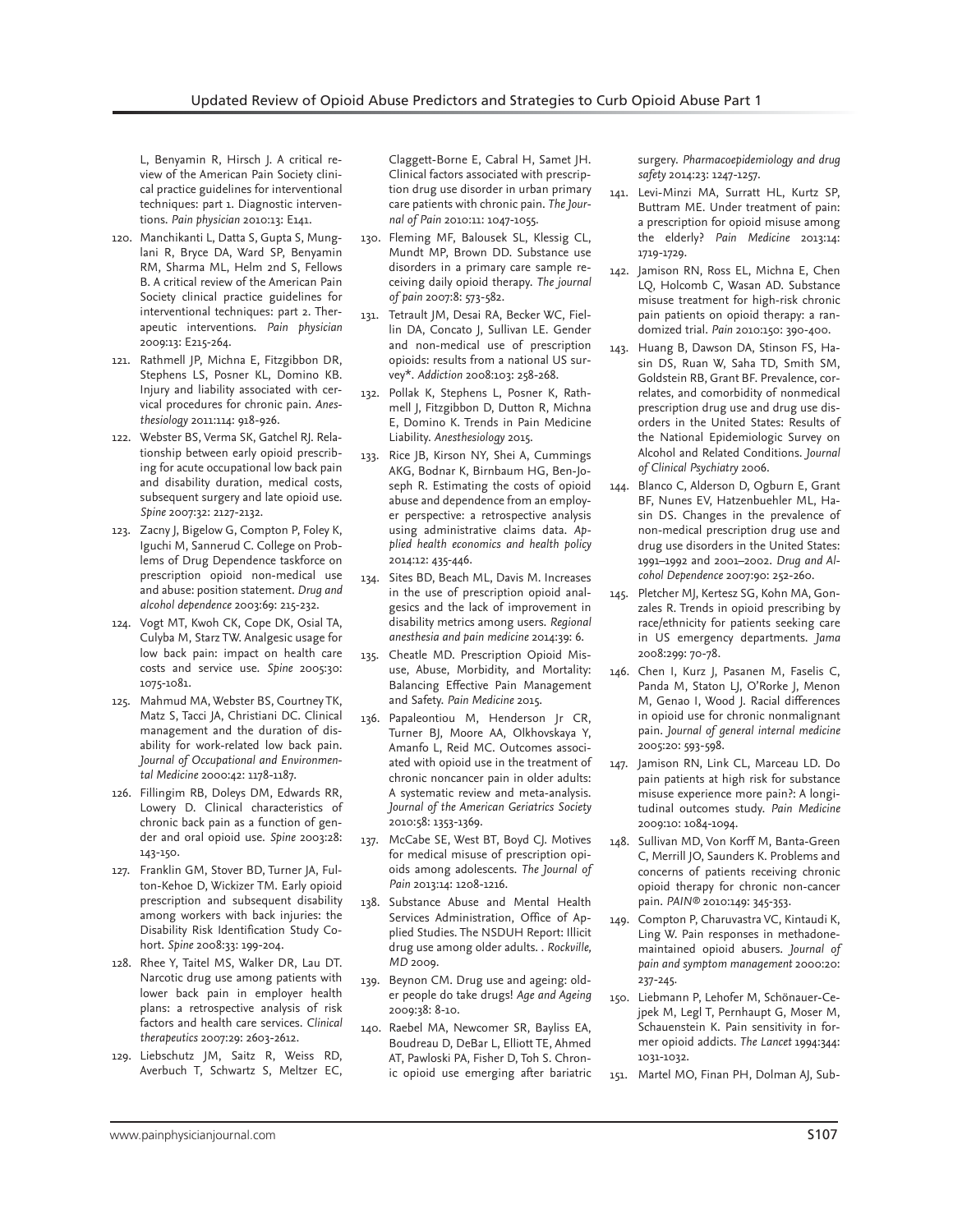ramanian S, Edwards RR, Wasan AD, Jamison RN. Self-reports of medication side effects and pain-related activity interference in patients with chronic pain: a longitudinal cohort study. *Pain*  2015:156: 1092-1100.

- 152. Becker WC, Sullivan LE, Tetrault JM, Desai RA, Fiellin DA. Non-medical use, abuse and dependence on prescription opioids among US adults: psychiatric, medical and substance use correlates. *Drug and alcohol dependence* 2008:94: 38-47.
- 153. Becker WC, Fiellin DA, Desai RA. Nonmedical use, abuse and dependence on sedatives and tranquilizers among US adults: psychiatric and socio-demographic correlates. *Drug and alcohol dependence* 2007:90: 280-287.
- 154. Becker WC, Fiellin DA, Merrill JO, Schulman B, Finkelstein R, Olsen Y, Busch SH. Opioid use disorder in the United States: insurance status and treatment access. *Drug and Alcohol Dependence*  2008:94: 207-213.
- 155. Kroutil LA, Van Brunt DL, Herman-Stahl MA, Heller DC, Bray RM, Penne MA. Nonmedical use of prescription stimulants in the United States. *Drug and alcohol dependence* 2006:84: 135-143.
- 156. McCabe SE, Teter CJ, Boyd CJ. Medical use, illicit use and diversion of prescription stimulant medication. *Journal of psychoactive drugs* 2006:38: 43-56.
- 157. Pletcher MJ, Kertesz SG, Sidney S, Kiefe CI, Hulley SB. Incidence and antecedents of nonmedical prescription opioid use in four US communities: the Coronary Artery Risk Development in Young Adults (CARDIA) prospective cohort study. *Drug and alcohol dependence*  2006:85: 171-176.
- 158. Simoni-Wastila L, Ritter G, Strickler G. Gender and other factors associated with the nonmedical use of abusable prescription drugs. *Substance Use & Misuse* 2004:39: 1-23.
- 159. Simoni-Wastila L, Strickler G. Risk factors associated with problem use of prescription drugs. *American Journal of Public Health* 2004:94: 266-268.
- 160. Crissey SR. Educational Attainment in the United States: 2007. *US Department of Commerce* 2009.
- 161. Katz C, El-Gabalawy R, Keyes KM, Martins SS, Sareen J. Risk factors for incident nonmedical prescription opioid use and abuse and dependence: results from a longitudinal nationally representative sample. *Drug and alcohol dependence* 2013:132: 107-113.
- 162. Fenton MC, Keyes K, Geier T, Greenstein E, Skodol A, Krueger B, Grant BF, Hasin DS. Psychiatric comorbidity and the persistence of drug use disorders in the United States. *Addiction* 2012:107: 599-609.
- 163. Grant BF, Stinson FS, Dawson DA, Chou SP, Dufour MC, Compton W, Pickering RP, Kaplan K. Prevalence and co-occurrence of substance use disorders and independentmood and anxiety disorders: Results from the national epidemiologic survey on alcohol and relatedconditions. *Archives of general psychiatry* 2004:61: 807-816.
- 164. Martins SS, Keyes KM, Storr CL, Zhu H, Chilcoat HD. Pathways between nonmedical opioid use/dependence and psychiatric disorders: results from the National Epidemiologic Survey on Alcohol and Related Conditions. *Drug and alcohol dependence* 2009:103: 16-24.
- 165. Martins SS, Fenton MC, Keyes KM, Blanco C, Zhu H, Storr CL. Mood and anxiety disorders and their association with non-medical prescription opioid use and prescription opioid-use disorder: longitudinal evidence from the National Epidemiologic Study on Alcohol and Related Conditions. *Psychological medicine* 2012:42: 1261-1272.
- 166. Fischer B, Lusted A, Roerecke M, Taylor B, Rehm J. The prevalence of mental health and pain symptoms in general population samples reporting nonmedical use of prescription opioids: a systematic review and meta-analysis. *The Journal of Pain* 2012:13: 1029-1044.
- 167. Wasan AD, Butler SF, Budman SH, Benoit C, Fernandez K, Jamison RN. Psychiatric history and psychologic adjustment as risk factors for aberrant drugrelated behavior among patients with chronic pain. *The Clinical journal of pain*  2007:23: 307-315.
- 168. Manchikanti L, Giordano J, Boswell MV, Fellows B, Manchukonda R, Pampati B. Psychological factors as predictors of opioid abuse and illicit drug use in chronic pain patients. *J manag* 2007:5: 8.
- 169. Edlund MJ, Sullivan M, Steffick D, Harris KM, Wells KB. Do users of regularly prescribed opioids have higher rates of substance use problems than nonusers? *Pain Medicine* 2007:8: 647-656.
- 170. Mackesy-Amiti ME, Donenberg GR, Ouellet LJ. Prescription opioid misuse and mental health among young injection drug users. *The American journal of drug and alcohol abuse* 2014:41: 100-106.
- 171. Mueser KT, Bellack AS, Blanchard JJ.

Comorbidity of schizophrenia and substance abuse: implications for treatment. *Journal of consulting and clinical psychology* 1992:60: 845.

- 172. Regier DA, Farmer ME, Rae DS, Locke BZ, Keith SJ, Judd LL, Goodwin FK. Comorbidity of mental disorders with alcohol and other drug abuse: Results from the Epidemiologic Catchment Area (ECA) study. *Jama* 1990:264: 2511-2518.
- 173. Dani JA, Harris RA. Nicotine addiction and comorbidity with alcohol abuse and mental illness. *Nature neuroscience*  2005:8: 1465-1470.
- 174. Kern AM, Akerman SC, Nordstrom BR. Opiate Dependence in Schizophrenia: Case Presentation and Literature Review. *Journal of dual diagnosis* 2014:10: 52-57.
- 175. Turk DC, Swanson KS, Gatchel RJ. Predicting opioid misuse by chronic pain patients: a systematic review and literature synthesis. *The Clinical journal of pain*  2008:24: 497-508.
- 176. Potter JS, Prather K, Weiss RD. Physical pain and associated clinical characteristics in treatment-seeking patients in four substance use disorder treatment modalities. *American Journal on Addictions* 2008:17: 121-125.
- 177. Rosenblum A, Joseph H, Fong C, Kipnis S, Cleland C, Portenoy RK. Prevalence and characteristics of chronic pain among chemically dependent patients in methadone maintenance and residential treatment facilities. *Jama*  2003:289: 2370-2378.
- 178. Morasco BJ, Turk DC, Donovan DM, Dobscha SK. Risk for prescription opioid misuse among patients with a history of substance use disorder. *Drug and alcohol dependence* 2013:127: 193-199.
- 179. Reisfield GM, Wasan AD, Jamison RN. The prevalence and significance of cannabis use in patients prescribed chronic opioid therapy: a review of the extant literature. *Pain Medicine* 2009:10: 1434-1441.
- 180. Cicero TJ, Lynskey M, Todorov A, Inciardi JA, Surratt HL. Co-morbid pain and psychopathology in males and females admitted to treatment for opioid analgesic abuse. *Pain* 2008:139: 127-135.
- 181. Mateu-Gelabert P, Guarino H, Jessell L, Teper A. Injection and sexual HIV/HCV risk behaviors associated with nonmedical use of prescription opioids among young adults in New York City. *Journal of substance abuse treatment* 2015:48: 13-20.
- 182. Whitehead AJ, Dobscha SK, Morasco BJ, Ruimy S, Bussell C, Hauser P. Pain,